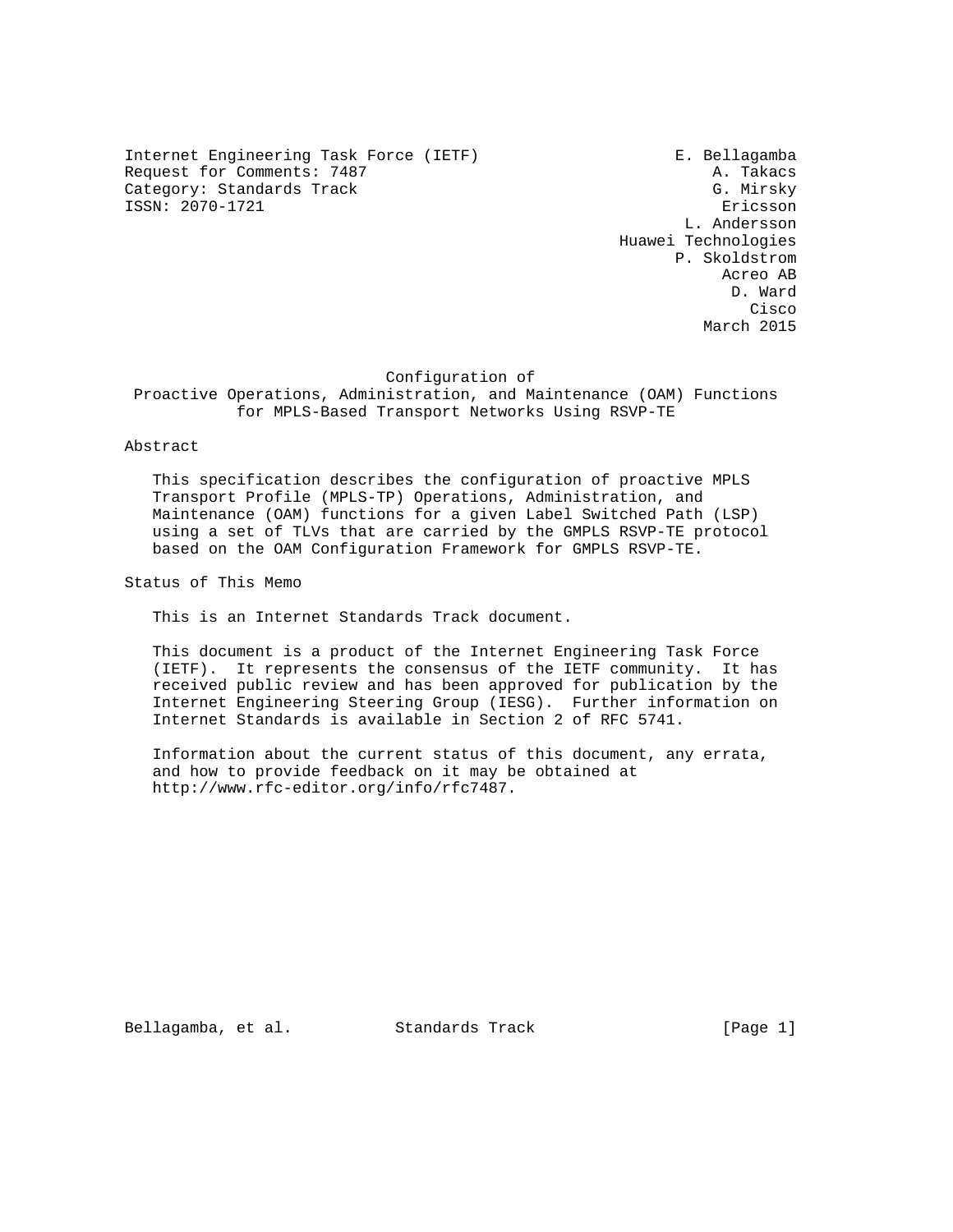## Copyright Notice

 Copyright (c) 2015 IETF Trust and the persons identified as the document authors. All rights reserved.

 This document is subject to BCP 78 and the IETF Trust's Legal Provisions Relating to IETF Documents

 (http://trustee.ietf.org/license-info) in effect on the date of publication of this document. Please review these documents carefully, as they describe your rights and restrictions with respect to this document. Code Components extracted from this document must include Simplified BSD License text as described in Section 4.e of the Trust Legal Provisions and are provided without warranty as described in the Simplified BSD License.

Bellagamba, et al. Standards Track [Page 2]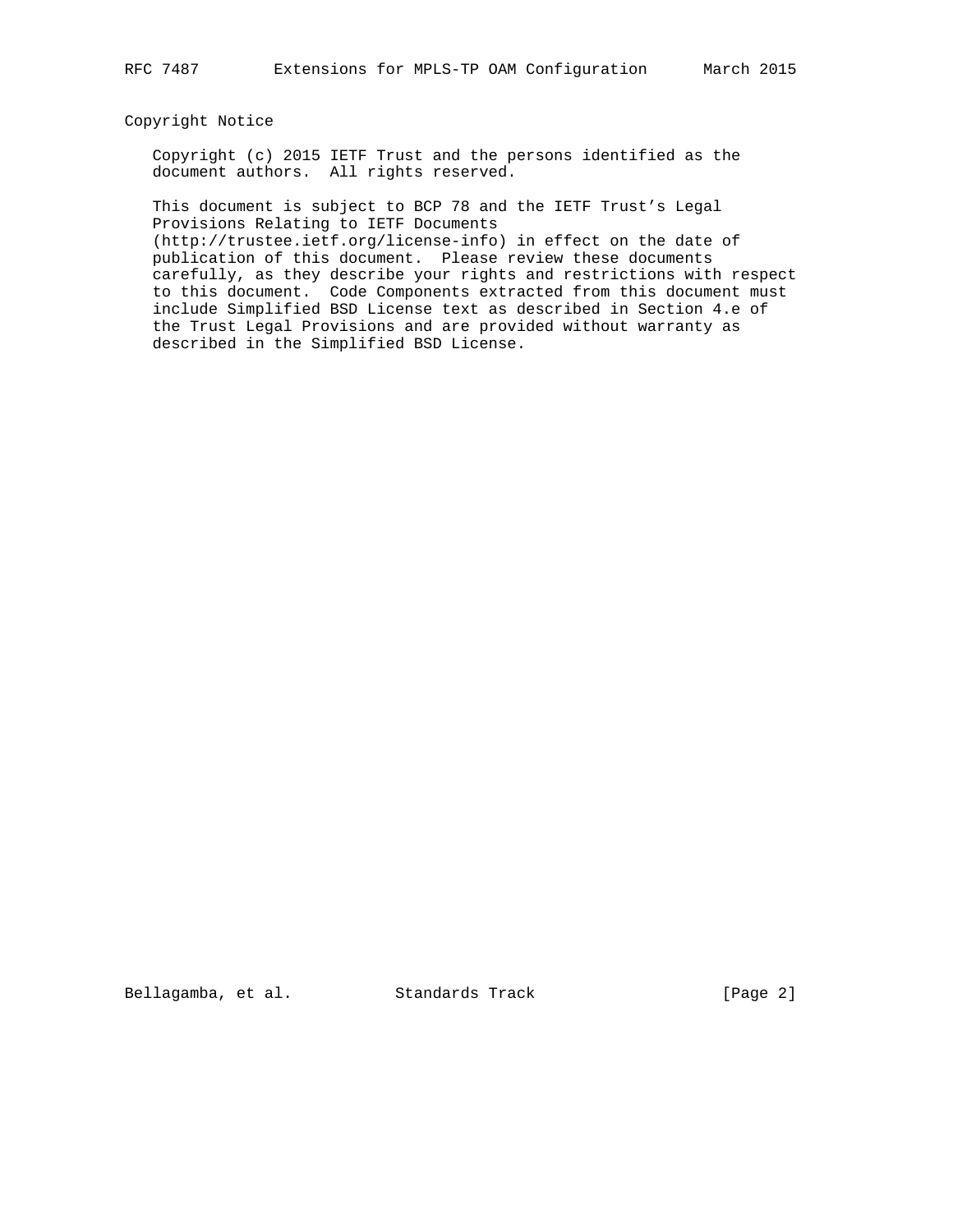Table of Contents

|    | 1.1. Conventions Used in This Document 5            |
|----|-----------------------------------------------------|
|    |                                                     |
|    |                                                     |
|    |                                                     |
| 3. |                                                     |
|    | 3.1. MPLS-TP OAM Configuration Operation Overview 7 |
|    | 3.1.1. Configuration of BFD Sessions  8             |
|    | 3.1.2. Configuration of Performance Monitoring  8   |
|    | 3.1.3. Configuration of Fault Management Signals  9 |
|    |                                                     |
|    | 3.2.1. CV Flag Rules of Use 11                      |
|    | 3.3. BFD Configuration Sub-TLV 12                   |
|    | 3.3.1. BFD Identifiers Sub-TLV 14                   |
|    | 3.3.2. Negotiation Timer Parameters Sub-TLV 15      |
|    | 3.3.3. BFD Authentication Sub-TLV 16                |
|    | 3.3.4. Traffic Class Sub-TLV 17                     |
|    | 3.4. Performance Monitoring Sub-TLV 17              |
|    | 3.4.1. MPLS OAM PM LOSS Sub-TLV 19                  |
|    | 3.4.2. MPLS OAM PM Delay Sub-TLV 21                 |
|    |                                                     |
|    |                                                     |
| 5. |                                                     |
|    |                                                     |
|    | 5.2. MPLS OAM Configuration Sub-TLV 25              |
|    | 5.3. MPLS OAM Configuration Sub-TLV Types 26        |
|    | 5.4. BFD Configuration Sub-TLV Types 26             |
|    | 5.5. Performance Monitoring Sub-TLV Types 27        |
|    |                                                     |
|    |                                                     |
| 7  |                                                     |
|    |                                                     |
|    |                                                     |
|    |                                                     |
|    |                                                     |
|    |                                                     |

Bellagamba, et al. Standards Track [Page 3]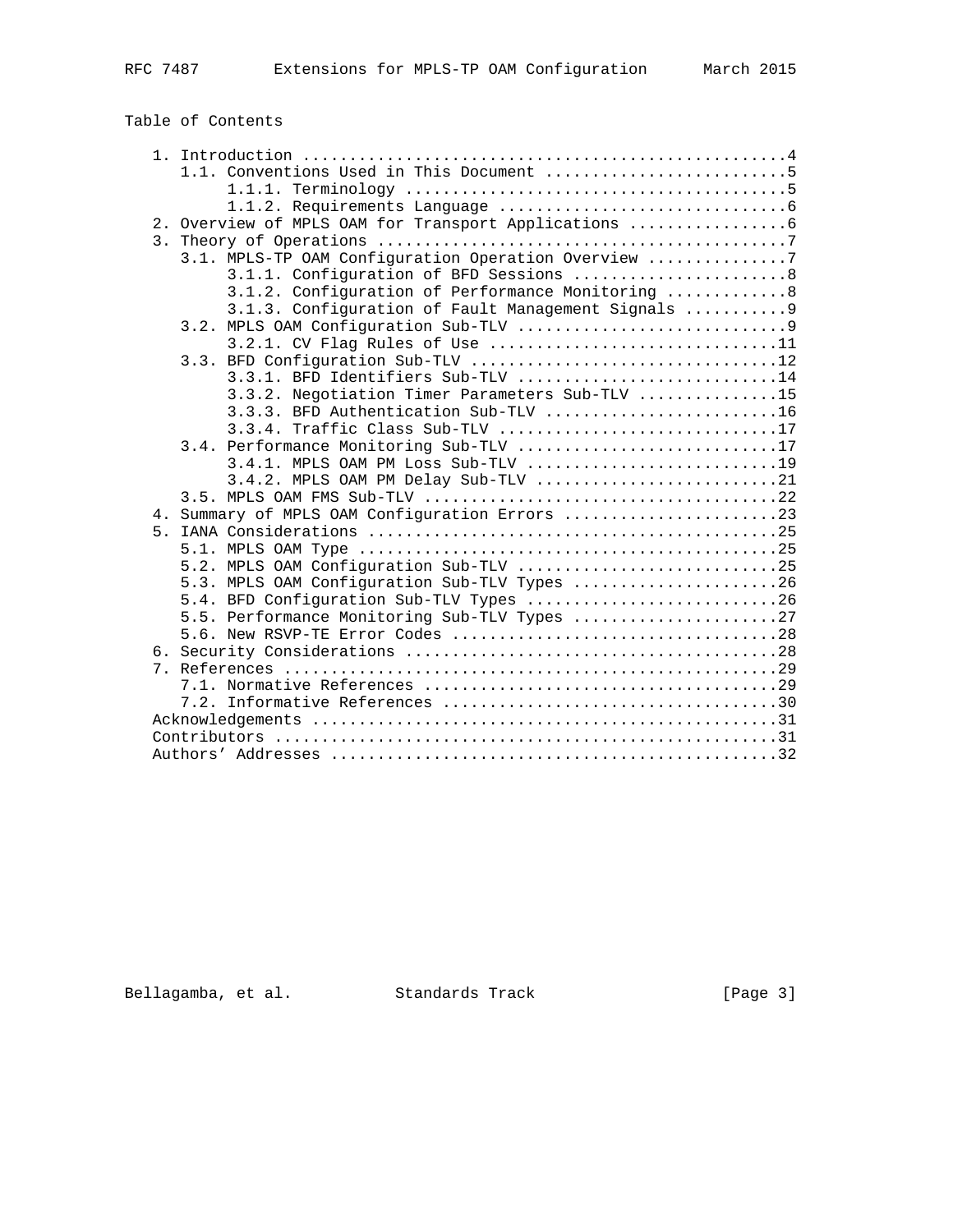## 1. Introduction

 This document describes the configuration of proactive MPLS-TP OAM functions for a given LSP using TLVs that use GMPLS RSVP-TE [RFC3473]. [RFC7260] defines use of GMPLS RSVP-TE for the configuration of OAM functions in a technology-agnostic way. This document specifies the additional mechanisms necessary to establish MPLS-TP OAM entities at the maintenance points for monitoring and performing measurements on an LSP, as well as defining information elements and procedures to configure proactive MPLS-TP OAM functions running between Label Edge Routers (LERs). Initialization and control of on-demand MPLS-TP OAM functions are expected to be carried out by directly accessing network nodes via a management interface; hence, configuration and control of on-demand OAM functions are out of scope for this document.

 MPLS-TP, the Transport Profile of MPLS, must, by definition [RFC5654], be capable of operating without a control plane. Therefore, there are several options for configuring MPLS-TP OAM without a control plane by using either a Network Management System (NMS), an LSP Ping, or signaling protocols such as RSVP-TE in the control plane.

 MPLS-TP describes a profile of MPLS that enables operational models typical in transport networks while providing additional OAM survivability and other maintenance functions not currently supported by MPLS. [RFC5860] defines the requirements for the OAM functionality of MPLS-TP.

 Proactive MPLS-TP OAM is performed by three different protocols: Bidirectional Forwarding Detection (BFD) [RFC6428] for Continuity Check / Connectivity Verification, the Delay Measurement (DM) protocol [RFC6374] for delay and delay variation (jitter) measurements, and the Loss Measurement (LM) protocol [RFC6374] for packet loss and throughput measurements. Additionally, there are a number of Fault Management signals that can be configured [RFC6427].

 BFD is a protocol that provides low-overhead, fast detection of failures in the path between two forwarding engines, including the interfaces, data link(s), and (to the extent possible) the forwarding engines themselves. BFD can be used to track the liveliness and to detect the data plane failures of MPLS-TP point to point and might also be extended to support point-to-multipoint connections.

 The delay and loss measurement protocols [RFC6374] use a simple query/response model for performing bidirectional measurements that allows the originating node to measure packet loss and delay in both directions. By timestamping and/or writing current packet counters

Bellagamba, et al. Standards Track (Page 4)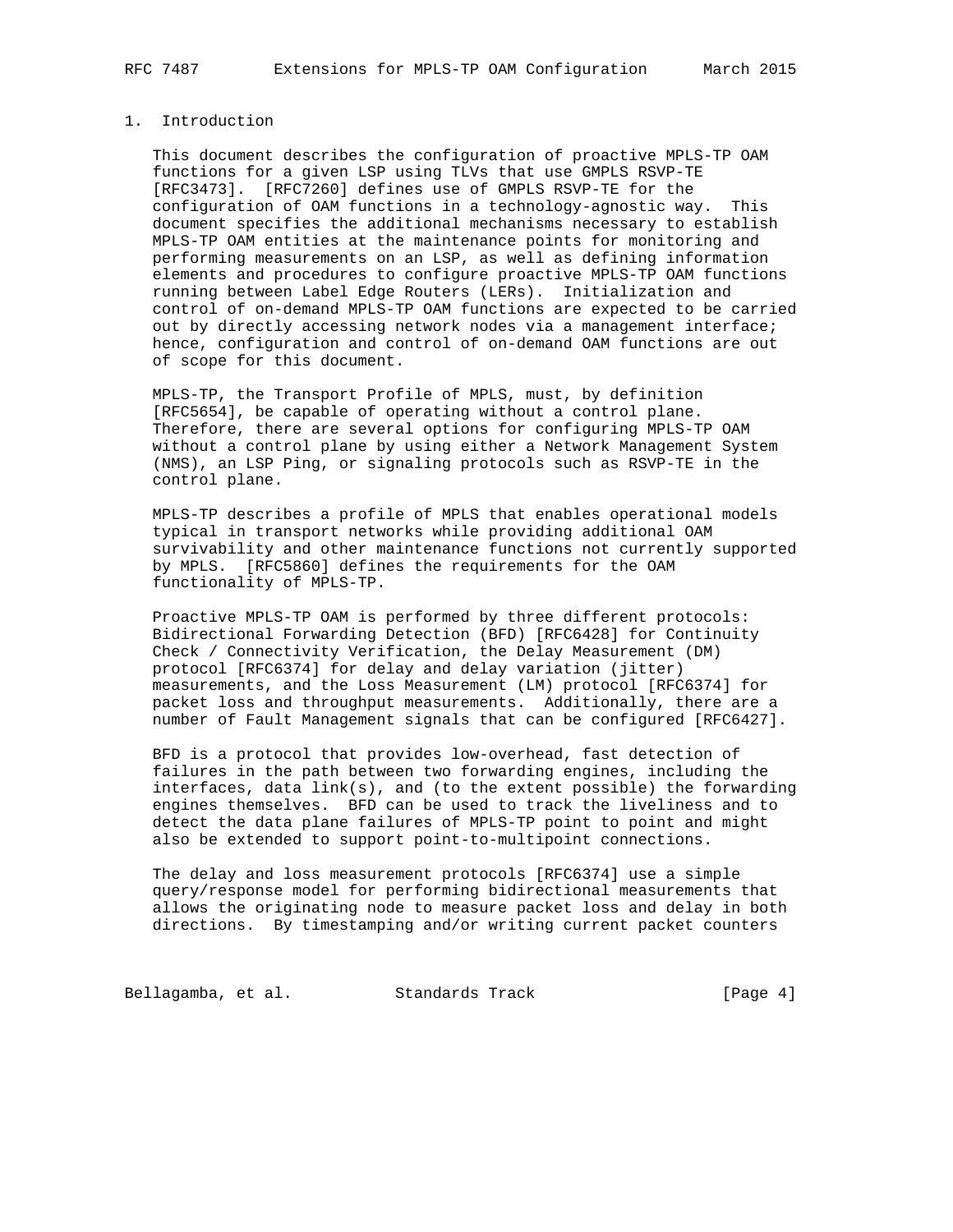to the measurement packets four times (Tx and Rx in both directions), current delays and packet losses can be calculated. By performing successive delay measurements, the delay variation (jitter) can be calculated. Current throughput can be calculated from the packet loss measurements by dividing the number of packets sent/received with the time it took to perform the measurement, given by the timestamp in LM header. Combined with a packet generator, the throughput measurement can be used to measure the maximum capacity of a particular LSP. It should be noted that here we are not configuring on-demand throughput estimates based on saturating the connection as defined in [RFC6371]. Rather, we only enable the estimation of the current throughput based on loss measurements.

- 1.1. Conventions Used in This Document
- 1.1.1. Terminology
	- AIS Alarm Indication Signal
	- BFD Bidirectional Forwarding Detection
	- CC Continuity Check
	- CV Connectivity Verification
	- DM Delay Measurement
	- FMS Fault Management Signal
	- G-ACh Generic Associated Channel
	- GMPLS Generalized Multi-Protocol Label Switching
	- LDI Link Down Indication
	- LER Label Edge Router
	- LKR Lock Report
	- LM Loss Measurement
	- LOC Loss Of Continuity
	- LSP Label Switched Path
	- LSR Label Switching Router
	- MEP Maintenance Entity Group End Point

Bellagamba, et al. Standards Track [Page 5]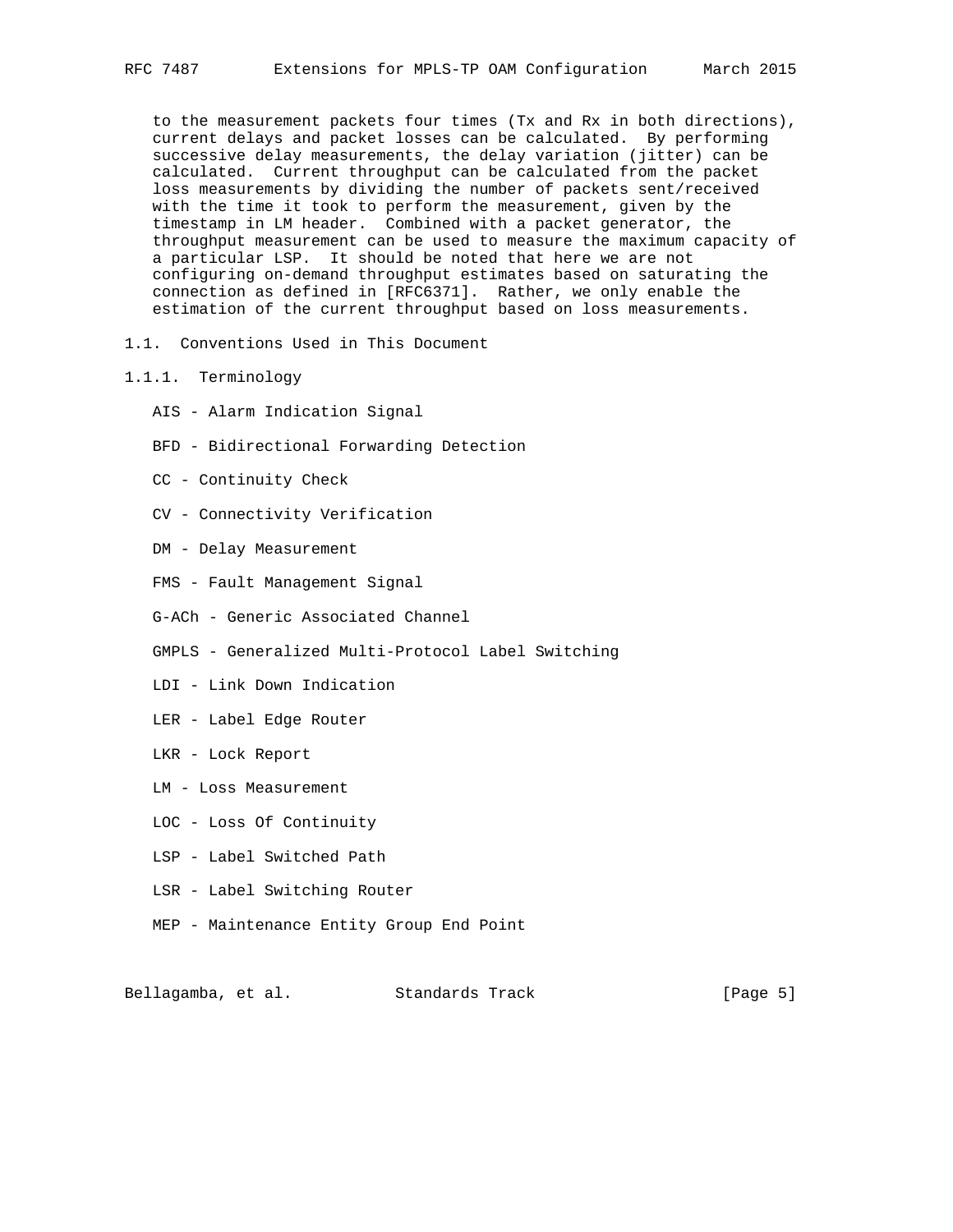MIP - Maintenance Entity Group Intermediate Point

MPLS - Multi-Protocol Label Switching

MPLS-TP - MPLS Transport Profile

NMS - Network Management System

PM - Performance Measurement

RSVP-TE - Reservation Protocol Traffic Engineering

TC - Traffic Class

1.1.2. Requirements Language

 The key words "MUST", "MUST NOT", "REQUIRED", "SHALL", "SHALL NOT", "SHOULD", "SHOULD NOT", "RECOMMENDED", "MAY", and "OPTIONAL" in this document are to be interpreted as described in RFC 2119 [RFC2119].

2. Overview of MPLS OAM for Transport Applications

 [RFC6371] describes how MPLS-TP OAM mechanisms are operated to meet transport requirements outlined in [RFC5860].

 [RFC6428] specifies two BFD operation modes: 1) "CC mode", which uses periodic BFD message exchanges with symmetric timer settings supporting Continuity Check, and 2) "CV/CC mode", which sends unique maintenance entity identifiers in the periodic BFD messages supporting CV as well as CC.

 [RFC6374] specifies mechanisms for Performance Monitoring of LSPs, in particular it specifies loss and delay measurement OAM functions.

 [RFC6427] specifies fault management signals with which a server LSP can notify client LSPs about various fault conditions to suppress alarms or to be used as triggers for actions in the client LSPs. The following signals are defined: Alarm Indication Signal (AIS), Link Down Indication (LDI), and Lock Report (LKR).

 [RFC6371] describes the mapping of fault conditions to consequent actions. Some of these mappings may be configured by the operator depending on the application of the LSP. The following defects are identified: Loss Of Continuity (LOC), Misconnectivity, MEP Misconfiguration, and Period Misconfiguration. Out of these defect conditions, the following consequent actions may be configurable: 1)

Bellagamba, et al. Standards Track [Page 6]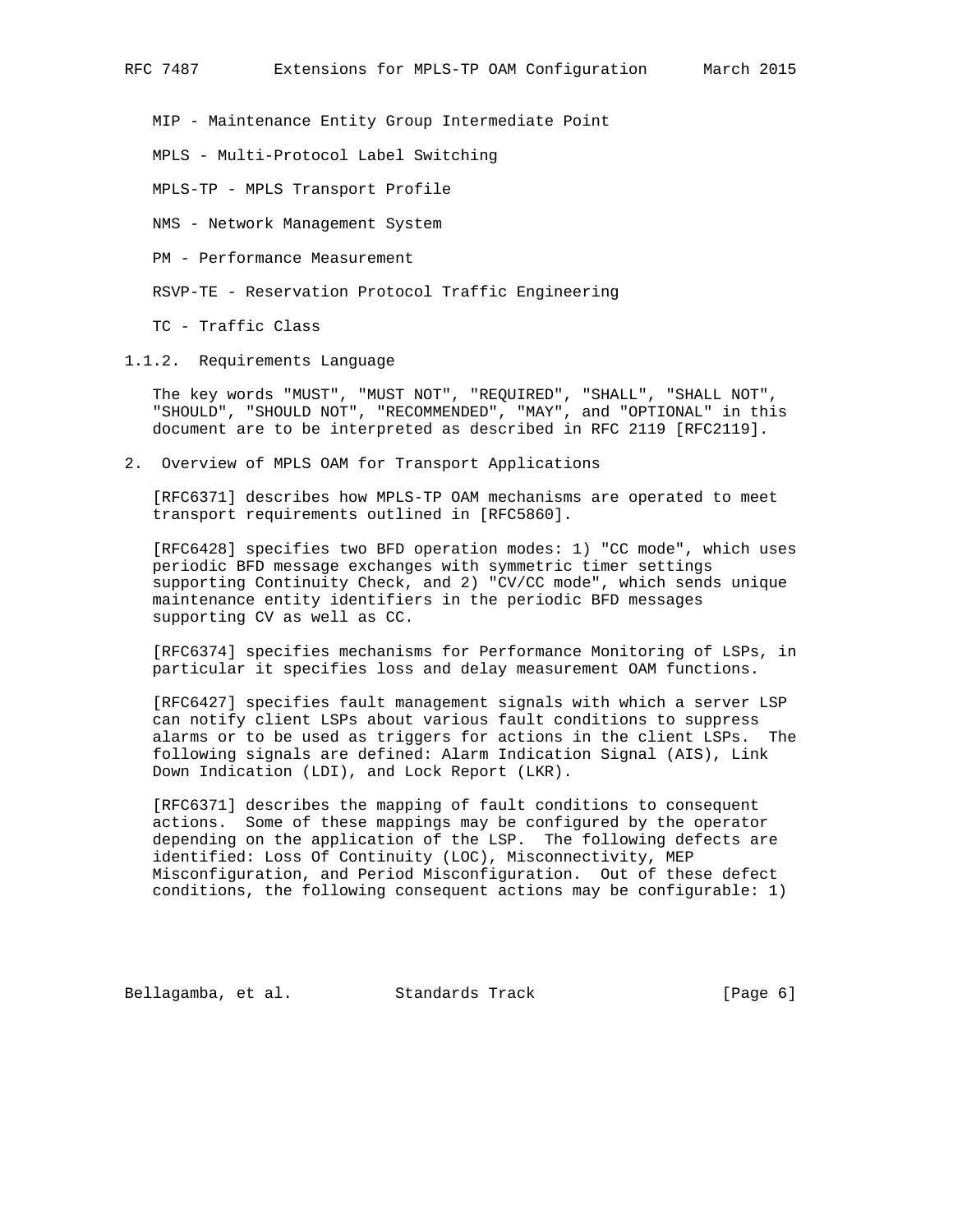whether or not the LOC defect should result in blocking the outgoing data traffic; 2) whether or not the "Period Misconfiguration defect" should result in a signal fail condition.

3. Theory of Operations

3.1. MPLS-TP OAM Configuration Operation Overview

 GMPLS RSVP-TE, or alternatively LSP Ping [LSP-PING-CONF], can be used to simply enable the different OAM functions by setting the corresponding flags in the OAM Function Flags Sub-TLV [RFC7260]. For a more detailed configuration, one may include sub-TLVs for the different OAM functions in order to specify various parameters in detail.

 Typically, intermediate nodes SHOULD NOT process or modify any of the OAM Configuration TLVs but simply forward them to the end node. There is one exception to this and that is if the MPLS OAM FMS Sub- TLV is present. This sub-TLV MUST be examined even by intermediate nodes that support these extensions but only acted upon by nodes capable of transmitting FMS signals into the LSP being established. The sub-TLV MAY be present when the FMS flag is set in the OAM Function Flags Sub-TLV. If this sub-TLV is present, then the "OAM MIP entities desired" and "OAM MEP entities desired" flags (described in [RFC7260]) in the LSP Attribute Flags TLV MUST be set and the entire OAM Configuration TLV placed either in the LSP\_REQUIRED\_ATTRIBUTES object or in the LSP\_ATTRIBUTES object in order to ensure that capable intermediate nodes process the configuration. If placed in the LSP\_ATTRIBUTES object, nodes that are not able to process the OAM Configuration TLV will forward the message without generating an error. If the MPLS OAM FMS Sub-TLV has been placed in the LSP\_REQUIRED\_ATTRIBUTES object, a node that supports RFC 7260 but does not support the MPLS OAM FMS Sub-TLV MUST generate a PathErr message with "OAM Problem/Configuration Error" [RFC7260]. Otherwise, if the node doesn't support RFC 7260, it will not raise any errors as described in the Section 4.1 of [RFC7260].

 Finally, if the MPLS OAM FMS Sub-TLV is not included, only the "OAM MEP entities desired" flag is set and the OAM Configuration TLV may be placed in either LSP ATTRIBUTES or LSP REQUIRED ATTRIBUTES.

Bellagamba, et al. Standards Track [Page 7]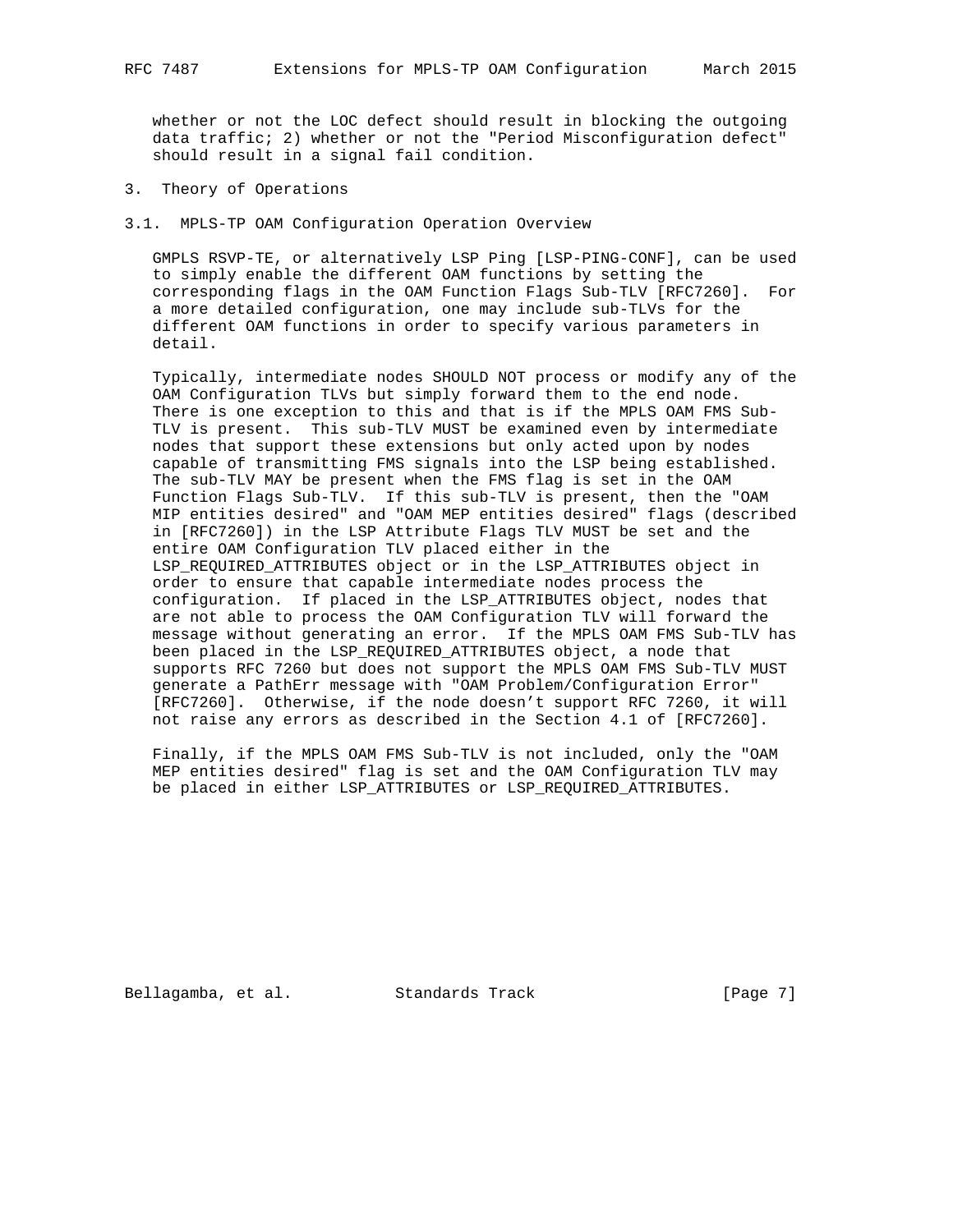#### 3.1.1. Configuration of BFD Sessions

 For this specification, BFD MUST be run in either one of the two modes:

- o Asynchronous mode, where both sides should be in active mode; or
- o Unidirectional mode.

 In the simplest scenario, RSVP-TE (or alternatively LSP Ping [LSP-PING-CONF]), is used only to bootstrap a BFD session for an LSP without any timer negotiation.

 Timer negotiation can be performed either in subsequent BFD Control messages (in this case the operation is similar to LSP-Ping-based bootstrapping described in [RFC5884]) or directly in the RSVP-TE signaling messages.

 When BFD Control packets are transported in the G-ACh, they are not protected by any end-to-end checksum; only lower layers are providing error detection/correction. A single bit error, e.g., a flipped bit in the BFD State field, could cause the receiving end to wrongly conclude that the link is down and, in turn, trigger protection switching. To prevent this from happening, the BFD Configuration Sub-TLV has an Integrity flag that, when set, enables BFD Authentication using Keyed SHA1 with an empty key (all 0s) [RFC5880]. This would ensure that every BFD Control packet carries a SHA1 hash of itself that can be used to detect errors.

 If BFD Authentication using a pre-shared key / password is desired (i.e., authentication and not only error detection), the BFD Authentication Sub-TLV MUST be included in the BFD Configuration Sub- TLV. The BFD Authentication Sub-TLV is used to specify which authentication method should be used and which pre-shared key / password should be used for this particular session. How the key exchange is performed is out of scope of this document.

3.1.2. Configuration of Performance Monitoring

 It is possible to configure Performance Monitoring functionalities such as Loss, Delay, Delay variation (jitter), and Throughput, as described in [RFC6374].

 When configuring Performance Monitoring functionalities, it is possible to choose either the default configuration (by only setting the respective flags in the OAM Function Flags Sub-TLV) or a

Bellagamba, et al. Standards Track [Page 8]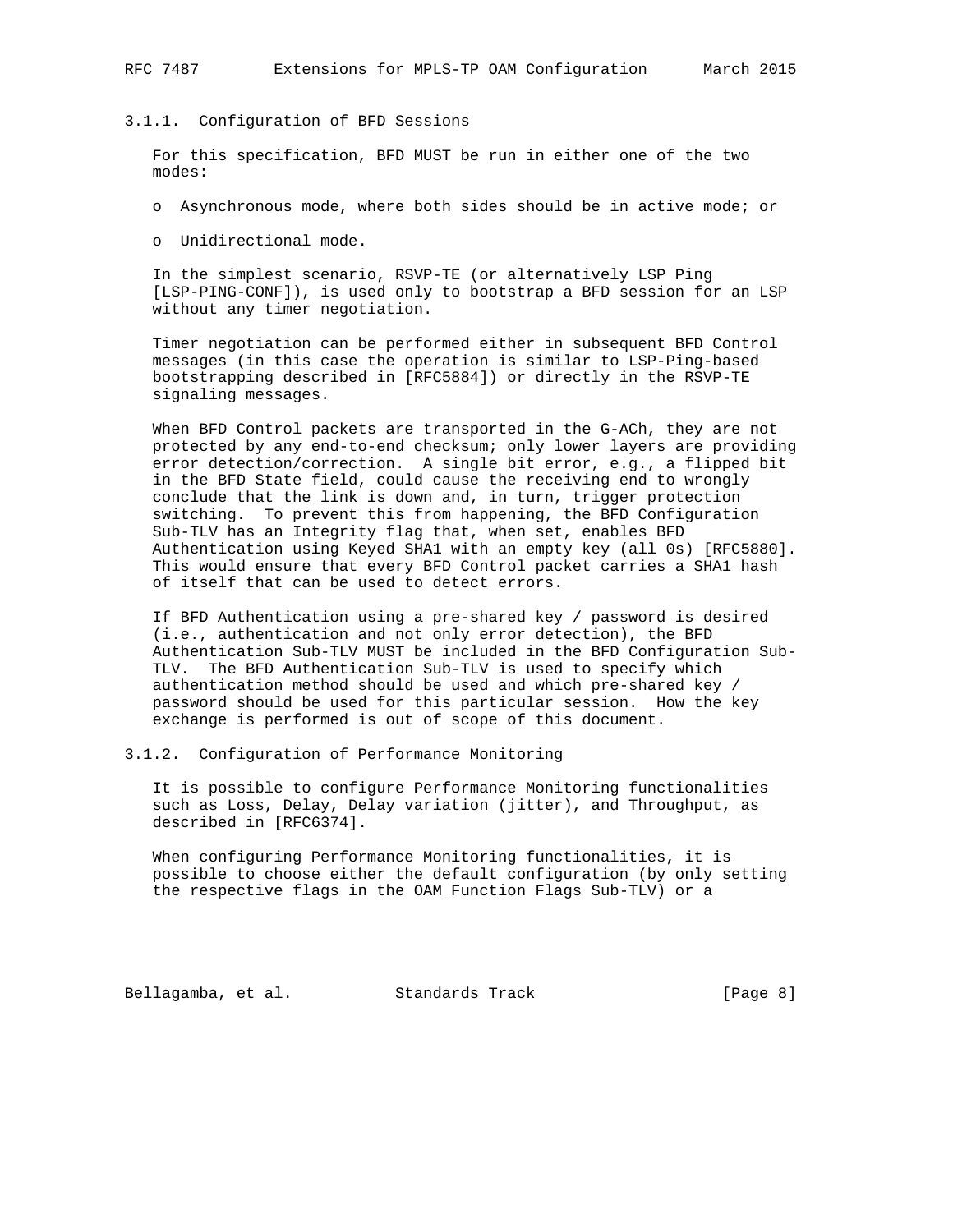customized configuration. To customize the configuration, one would set the respective flags and include the respective Loss and/or Delay sub-TLVs.

 By setting the PM/Loss flag in the OAM Function Flags Sub-TLV and by including the MPLS OAM PM Loss Sub-TLV, one can configure the measurement interval and loss threshold values for triggering protection.

 Delay measurements are configured by setting the PM/Delay flag in the OAM Function Flags Sub-TLV; by including the MPLS OAM PM Loss Sub- TLV, one can configure the measurement interval and the delay threshold values for triggering protection.

#### 3.1.3. Configuration of Fault Management Signals

 To configure Fault Management signals and their refresh time, the FMS flag in the OAM Function Flags Sub-TLV MUST be set and the MPLS OAM FMS Sub-TLV included. When configuring Fault Management signals, an implementation can enable the default configuration by setting the FMS flag in the OAM Function Flags Sub-TLV. In order to modify the default configuration, the MPLS OAM FMS Sub-TLV MUST be included.

 If an intermediate point is intended to originate fault management signal messages, this means that such an intermediate point is associated with a server MEP through a co-located MPLS-TP client/ server adaptation function, and the "Fault Management subscription" flag in the MPLS OAM FMS Sub-TLV has been set as an indication of the request to create the association at each intermediate node of the client LSP. The corresponding server MEP needs to be configured by its own RSVP-TE session (or, alternatively, via an NMS or LSP Ping).

#### 3.2. MPLS OAM Configuration Sub-TLV

 The OAM Configuration TLV, defined in [RFC7260], specifies the OAM functions that are used for the LSP. This document extends the OAM Configuration TLV by defining a new OAM Type: "MPLS OAM" (3). The MPLS OAM type is set to request the establishment of OAM functions for MPLS-TP LSPs. The specific OAM functions are specified in the OAM Function Flags Sub-TLV as depicted in [RFC7260].

 When an egress LSR receives an OAM Configuration TLV indicating the MPLS OAM type, the LSR will first process any present OAM Function Flags Sub-TLV, and then it MUST process technology-specific configuration TLVs. This document defines a sub-TLV, the MPLS OAM Configuration Sub-TLV, which is carried in the OAM Configuration TLV.

Bellagamba, et al. Standards Track [Page 9]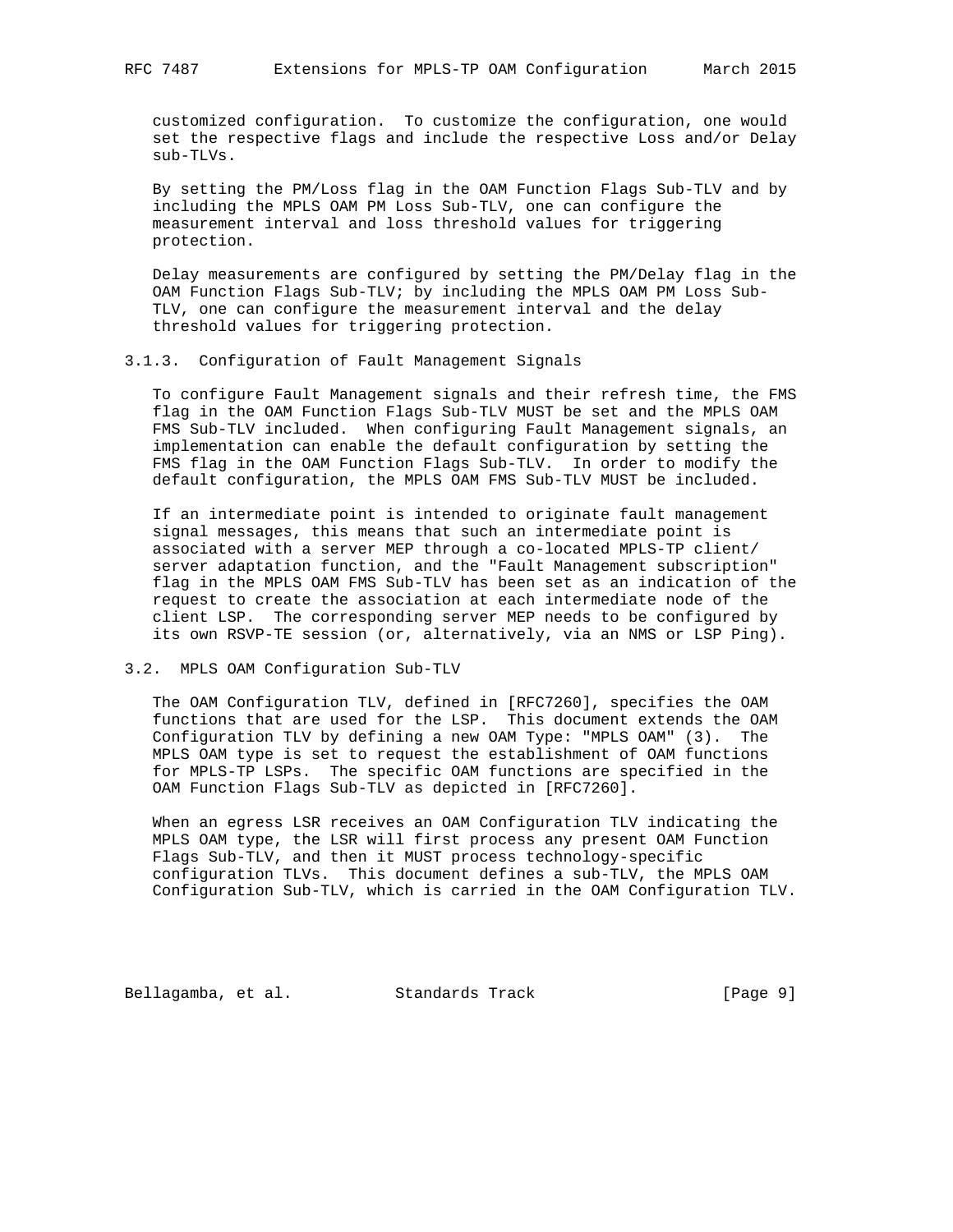0  $1$  2 3 0 1 2 3 4 5 6 7 8 9 0 1 2 3 4 5 6 7 8 9 0 1 2 3 4 5 6 7 8 9 0 1 +-+-+-+-+-+-+-+-+-+-+-+-+-+-+-+-+-+-+-+-+-+-+-+-+-+-+-+-+-+-+-+-+ | MPLS OAM Conf. Sub-TLV (33) | Length +-+-+-+-+-+-+-+-+-+-+-+-+-+-+-+-+-+-+-+-+-+-+-+-+-+-+-+-+-+-+-+-+ | |  $\sim$  sub-TLVs  $\sim$  | | +-+-+-+-+-+-+-+-+-+-+-+-+-+-+-+-+-+-+-+-+-+-+-+-+-+-+-+-+-+-+-+-+

Figure 1: MPLS OAM Configuration Sub-TLV Format

Type: 33, the MPLS OAM Configuration Sub-TLV.

 Length: Indicates the total length in octets, including sub-TLVs as well as the Type and Length fields.

 The following MPLS-OAM-specific sub-TLVs MAY be included in the MPLS OAM Configuration Sub-TLV:

- o BFD Configuration Sub-TLV MUST be included if either the CC, the CV, or both OAM Function flags are being set in the OAM Function Flags Sub-TLV [RFC7260]. This sub-TLV carries additional sub- TLVs; failure to include the correct sub-TLVs MUST result in an error being generated: "OAM Problem/Configuration Error". The sub-TLVs are:
	- \* BFD Identifiers Sub-TLV MUST always be included.
	- \* Timer Negotiation Parameters Sub-TLV MUST be included if the N flag is not set.
	- \* BFD Authentication Sub-TLV MAY be included if the I flag is set.
- o Performance Monitoring Sub-TLV, which MUST be included if any of the PM/Delay, PM/Loss, or PM/Throughput flags are set in the OAM Function Flag Sub-TLV [RFC7260]. This sub-TLV MAY carry additional sub-TLVs:
	- \* MPLS OAM PM Loss Sub-TLV MAY be included if the PM/Loss OAM Function flag is set. If the MPLS OAM PM Loss Sub-TLV is not included, default configuration values are used. The same sub- TLV MAY also be included in case the PM/Throughput OAM Function flag is set and there is the need to specify measurement intervals different from the default ones. Since throughput measurements use the same tool as loss measurements, the same TLV is used.

Bellagamba, et al. Standards Track [Page 10]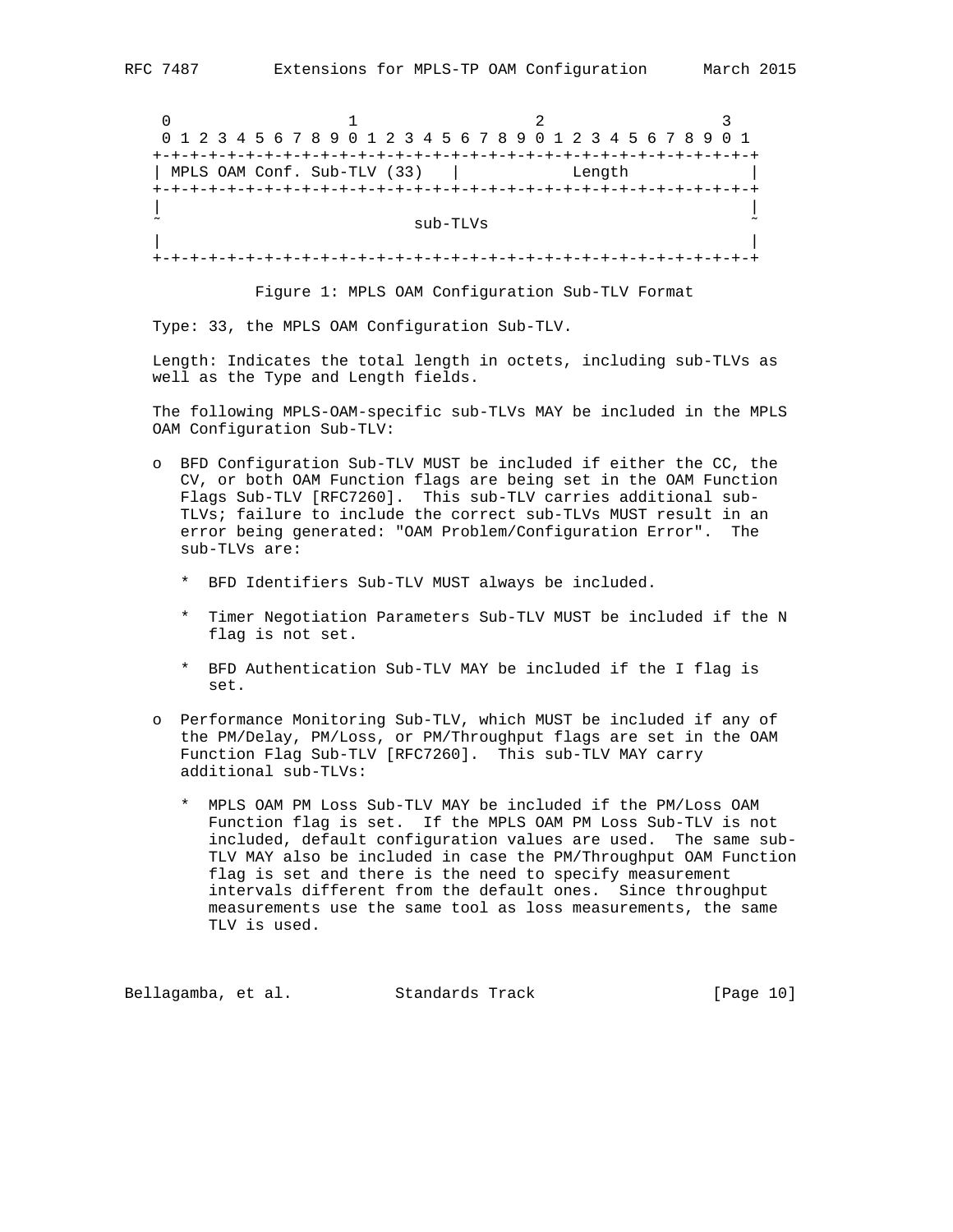- \* MPLS OAM PM Delay Sub-TLV MAY be included if the PM/Delay OAM Function flag is set. If the MPLS OAM PM Delay Sub-TLV is not included, default configuration values are used.
- o MPLS OAM FMS Sub-TLV MAY be included if the FMS OAM Function flag is set. If the MPLS OAM FMS Sub-TLV is not included, default configuration values are used.

 The following are some additional rules of processing the MPLS OAM Configuration Sub-TLV:

- o The MPLS OAM Configuration Sub-TLV MAY be empty, i.e., have no Value. If so, then its Length MUST be 8. Then, all OAM functions that have their corresponding flags set in the OAM Function Flags Sub-TLV MUST be assigned their default values or left disabled.
- o A sub-TLV that doesn't have a corresponding flag set MUST be silently ignored.
- o If multiple copies of a sub-TLV are present, then only the first sub-TLV MUST be used and the remaining sub-TLVs MUST be silently ignored.

 However, not all the values can be derived from the standard RSVP-TE objects, in particular the locally assigned Tunnel ID at the egress cannot be derived by the ingress node. Therefore, the full LSP MEP- ID used by the ingress has to be carried in the BFD Identifiers Sub- TLV in the Path message and the egress LSP MEP-ID in the same way in the Resv message.

3.2.1. CV Flag Rules of Use

 If the CV flag is set in the OAM Function Flags Sub-TLV [RFC7260], then the CC flag MUST be set as well because performing Connectivity Verification implies performing Continuity Check as well. The format of an MPLS-TP CV/CC message is shown in [RFC6428]. In order to perform Connectivity Verification, the CV/CC message MUST contain the "LSP MEP-ID" in addition to the BFD Control packet information. The "LSP MEP-ID" contains four identifiers:

 MPLS-TP Global\_ID MPLS-TP Node Identifier Tunnel\_Num LSP\_Num

Bellagamba, et al. Standards Track [Page 11]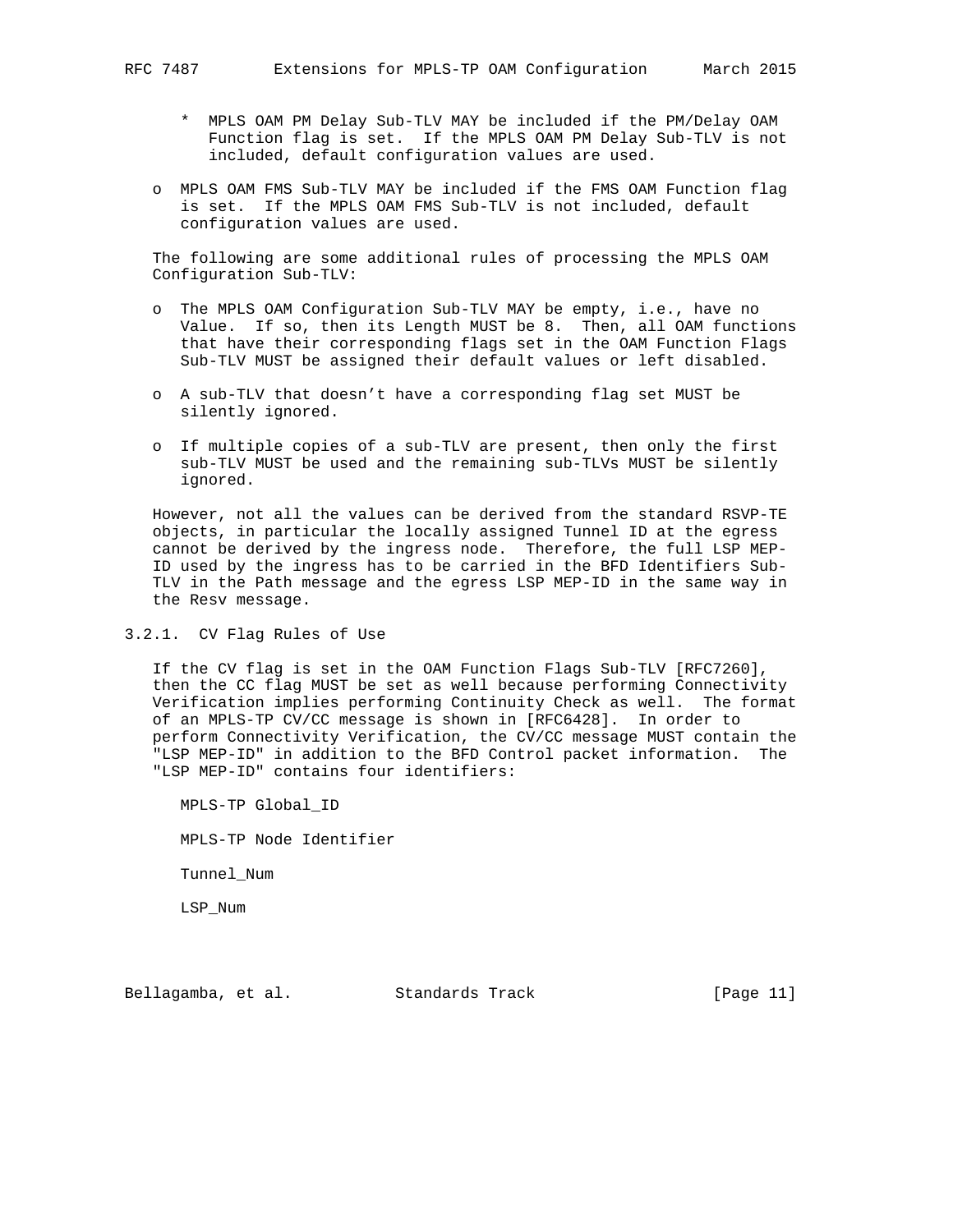These values need to be correctly set by both ingress and egress when transmitting a CV packet, and both ingress and egress need to know what to expect when receiving a CV packet. Most of these values can be derived from the Path and Resv messages [RFC3473], which use a 5-tuple to uniquely identify an LSP within an operator's network. This tuple is composed of a Tunnel Sender Address, Tunnel Endpoint Address, Tunnel\_ID, Extended Tunnel ID, and (GMPLS) LSP\_ID.

#### 3.3. BFD Configuration Sub-TLV

 The BFD Configuration Sub-TLV (depicted below) is defined for BFD- OAM-specific configuration parameters. The BFD Configuration Sub-TLV is carried as a sub-TLV of the MPLS OAM Configuration Sub-TLV.

 This TLV accommodates generic BFD OAM information and carries sub- TLVs.

0  $1$  2 3 0 1 2 3 4 5 6 7 8 9 0 1 2 3 4 5 6 7 8 9 0 1 2 3 4 5 6 7 8 9 0 1 +-+-+-+-+-+-+-+-+-+-+-+-+-+-+-+-+-+-+-+-+-+-+-+-+-+-+-+-+-+-+-+-+ | BFD Conf. Type (1) | Length +-+-+-+-+-+-+-+-+-+-+-+-+-+-+-+-+-+-+-+-+-+-+-+-+-+-+-+-+-+-+-+-+  $|Vers.|N|S|I|G|U|B|$  Reserved (set to all 0s) +-+-+-+-+-+-+-+-+-+-+-+-+-+-+-+-+-+-+-+-+-+-+-+-+-+-+-+-+-+-+-+-+ | | sub-TLVs | | +-+-+-+-+-+-+-+-+-+-+-+-+-+-+-+-+-+-+-+-+-+-+-+-+-+-+-+-+-+-+-+-+

Figure 2: BFD Configuration Sub-TLV Format

Type: 1, the BFD Configuration Sub-TLV.

 Length: Indicates the total length in octets, including sub-TLVs as well as the Type and Length fields.

 Version: Identifies the BFD protocol version. If the egress LSR does not support the version, an error MUST be generated: "OAM Problem/ Unsupported BFD Version".

 BFD Negotiation (N): If set timer negotiation/re-negotiation via BFD Control messages is enabled, when cleared it is disabled.

 Symmetric Session (S): If set, the BFD session MUST use symmetric timing values.

Bellagamba, et al. Standards Track [Page 12]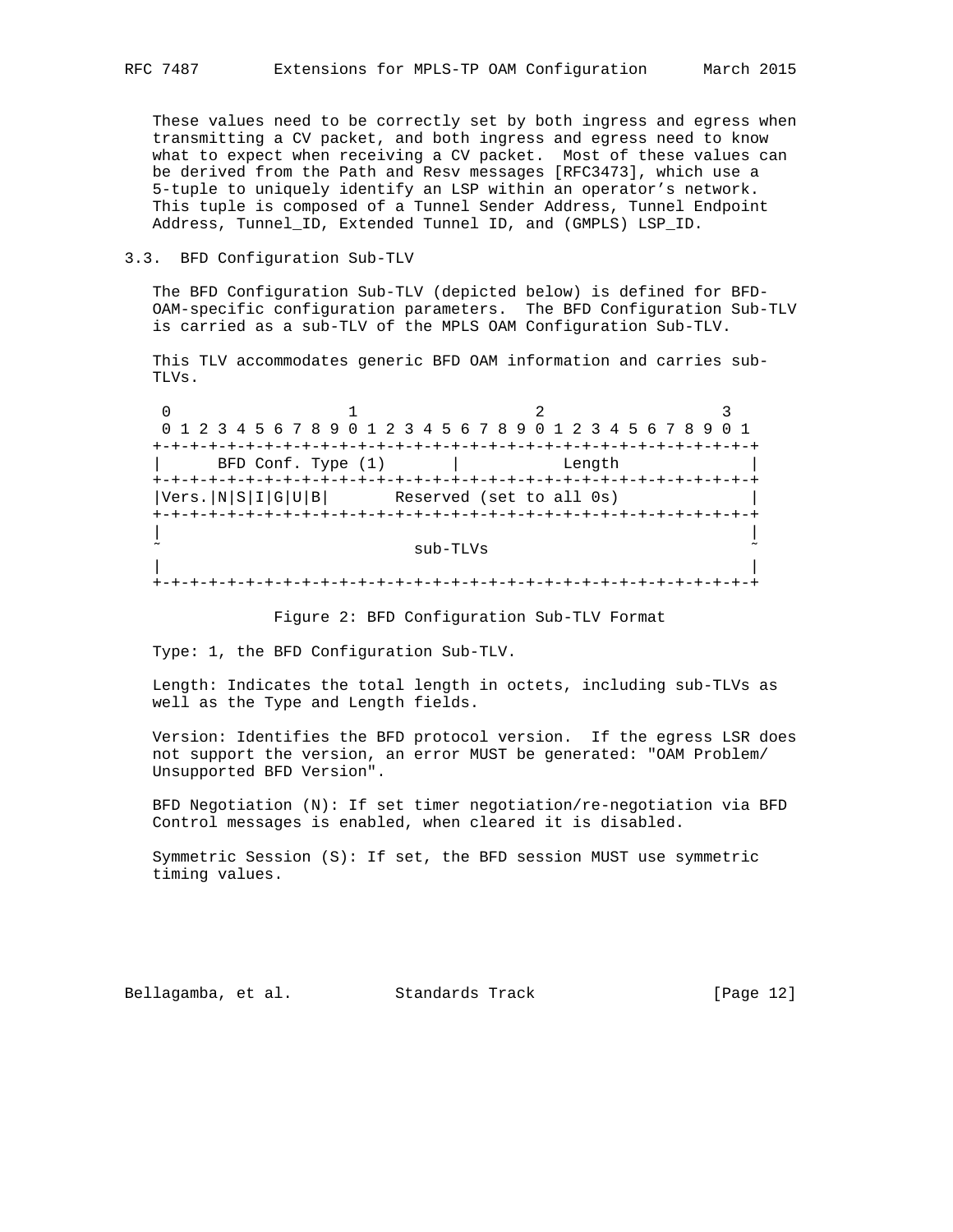Integrity (I): If set, BFD Authentication MUST be enabled. If the BFD Configuration Sub-TLV does not include a BFD Authentication Sub- TLV, the authentication MUST use Keyed SHA1 with an empty pre-shared key (all 0s). If the egress LSR does not support BFD Authentication, an error MUST be generated: "OAM Problem/BFD Authentication unsupported".

 Encapsulation Capability (G): If set, it shows the capability of encapsulating BFD messages into The G-Ach channel. If both the G bit and U bit are set, configuration gives precedence to the G bit. If the egress LSR does not support any of the ingress LSR Encapsulation Capabilities, an error MUST be generated: "OAM Problem/Unsupported BFD Encapsulation format".

 Encapsulation Capability (U): If set, it shows the capability of encapsulating BFD messages into UDP packets. If both the G bit and U bit are set, configuration gives precedence to the G bit. If the egress LSR does not support any of the ingress LSR Encapsulation Capabilities, an error MUST be generated: "OAM Problem/Unsupported BFD Encapsulation Format".

 Bidirectional (B): If set, it configures BFD in the Bidirectional mode. If it is not set, it configures BFD in unidirectional mode. In the second case, the source node does not expect any Discriminator values back from the destination node.

 Reserved: Reserved for future specifications; set to 0 on transmission and ignored when received.

 The BFD Configuration Sub-TLV MUST include the following sub-TLVs in the Path message:

- o BFD Identifiers Sub-TLV; and
- o Negotiation Timer Parameters Sub-TLV if the N flag is cleared.

 The BFD Configuration Sub-TLV MUST include the following sub-TLVs in the Resv message:

- o BFD Identifiers Sub-TLV; and
- o Negotiation Timer Parameters Sub-TLV if:
	- \* the N and S flags are cleared; or if

Bellagamba, et al. Standards Track [Page 13]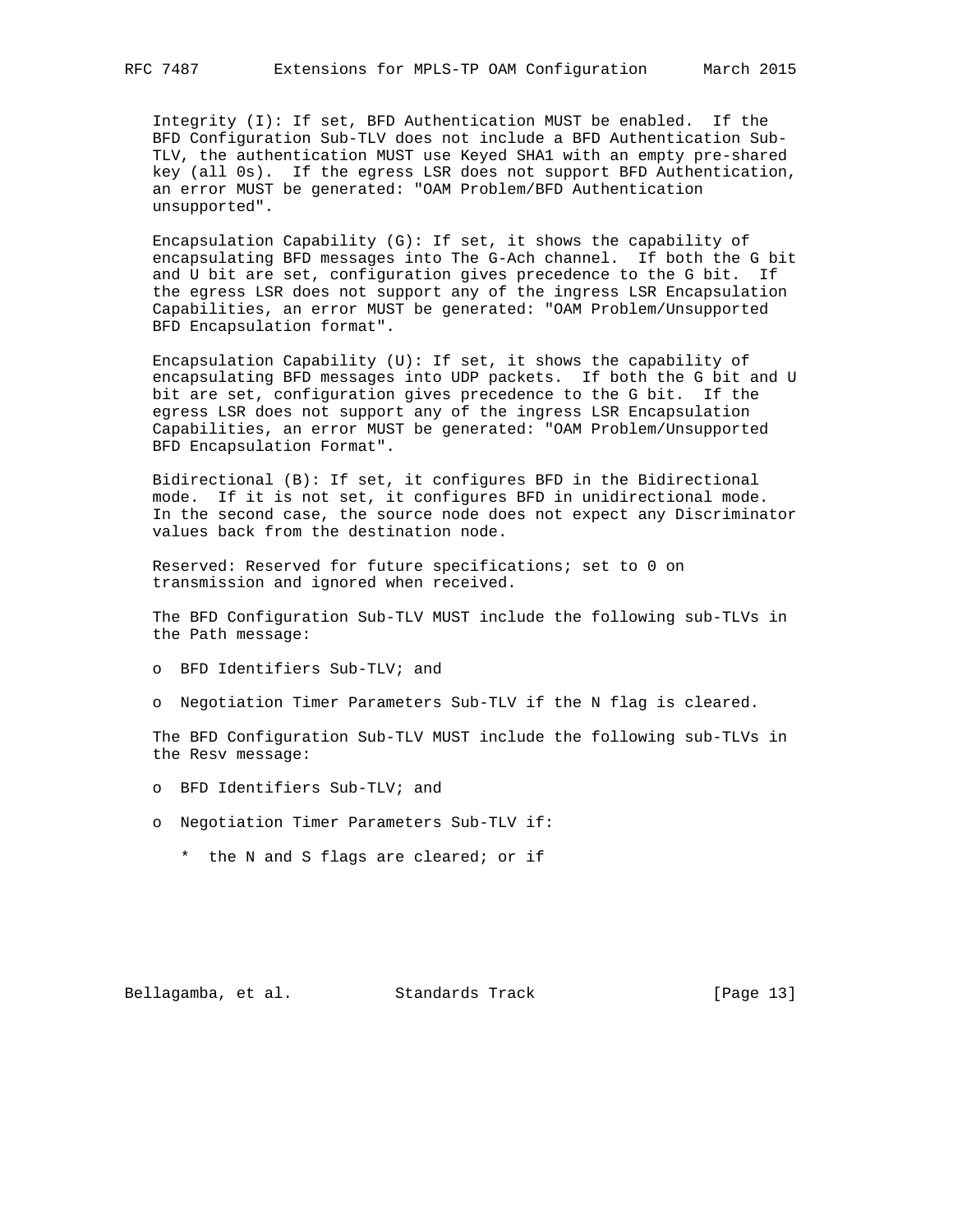\* the N flag is cleared and the S flag is set and the Negotiation Timer Parameters Sub-TLV received by the egress contains unsupported values. In this case, an updated Negotiation Timer Parameters Sub-TLV containing values supported by the egress LSR MUST be returned to the ingress.

# 3.3.1. BFD Identifiers Sub-TLV

 The BFD Identifiers Sub-TLV is carried as a sub-TLV of the BFD Configuration Sub-TLV and is depicted below.

| 0 1 2 3 4 5 6 7 8 9 0 1 2 3 4 5 6 7 8 9 0 1 2 3 4 5 6 7 8 9 |                          |                        |                         |                   |  |  |  |         |  |  |  |  |
|-------------------------------------------------------------|--------------------------|------------------------|-------------------------|-------------------|--|--|--|---------|--|--|--|--|
|                                                             |                          |                        |                         |                   |  |  |  |         |  |  |  |  |
|                                                             | BFD Identifiers Type (1) |                        |                         |                   |  |  |  | Lenath  |  |  |  |  |
|                                                             |                          |                        |                         |                   |  |  |  |         |  |  |  |  |
|                                                             |                          |                        | Local Discriminator     |                   |  |  |  |         |  |  |  |  |
|                                                             |                          |                        |                         |                   |  |  |  |         |  |  |  |  |
|                                                             |                          |                        |                         | MPLS-TP Global ID |  |  |  |         |  |  |  |  |
|                                                             |                          | -+-+-+-+-+-+-+-+-+-+-+ |                         |                   |  |  |  |         |  |  |  |  |
|                                                             |                          |                        | MPLS-TP Node Identifier |                   |  |  |  |         |  |  |  |  |
|                                                             |                          |                        |                         |                   |  |  |  |         |  |  |  |  |
|                                                             | Tunnel Num               |                        |                         |                   |  |  |  | LSP Num |  |  |  |  |
|                                                             |                          |                        |                         |                   |  |  |  |         |  |  |  |  |

#### Figure 3: BFD Identifiers Sub-TLV Format

Type: 1, the BFD Identifiers Sub-TLV.

 Length: Indicates the TLV total length in octets, including the Type and Length fields (20).

 Local Discriminator: A unique, non-zero discriminator value generated by the transmitting system and referring to itself; it is used to de multiplex multiple BFD sessions between the same pair of systems as defined in [RFC5880].

 MPLS-TP Global\_ID, Node Identifier, Tunnel\_Num, and LSP\_Num: All set as defined in [RFC6370].

Bellagamba, et al. Standards Track [Page 14]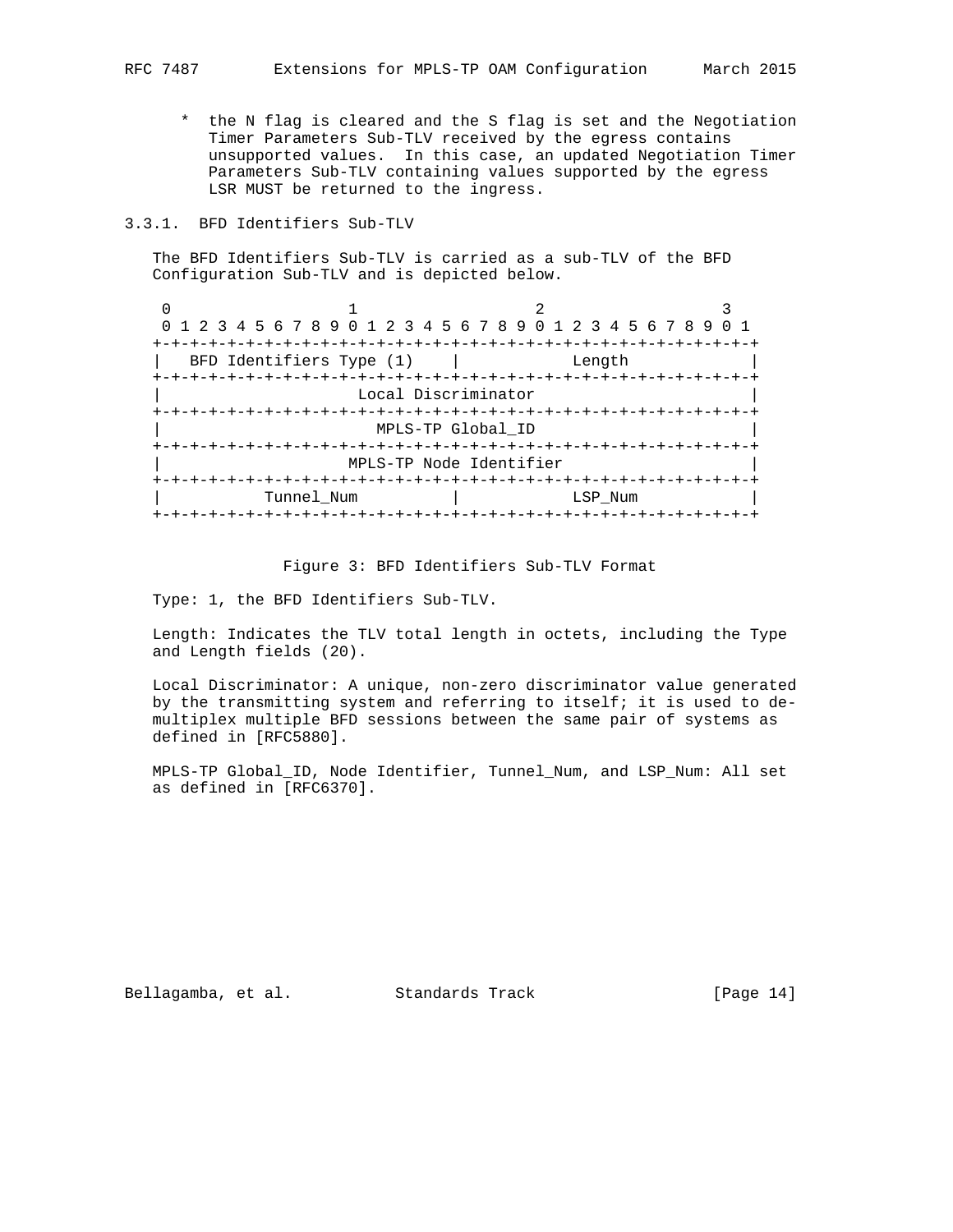# 3.3.2. Negotiation Timer Parameters Sub-TLV

 The Negotiation Timer Parameters Sub-TLV is carried as a sub-TLV of the BFD Configuration Sub-TLV and is depicted below.

0  $1$  2 3 0 1 2 3 4 5 6 7 8 9 0 1 2 3 4 5 6 7 8 9 0 1 2 3 4 5 6 7 8 9 0 1 +-+-+-+-+-+-+-+-+-+-+-+-+-+-+-+-+-+-+-+-+-+-+-+-+-+-+-+-+-+-+-+-+ Nego. Timer Type (2) | Length +-+-+-+-+-+-+-+-+-+-+-+-+-+-+-+-+-+-+-+-+-+-+-+-+-+-+-+-+-+-+-+-+ Acceptable Min. Asynchronous TX interval +-+-+-+-+-+-+-+-+-+-+-+-+-+-+-+-+-+-+-+-+-+-+-+-+-+-+-+-+-+-+-+-+ Acceptable Min. Asynchronous RX interval +-+-+-+-+-+-+-+-+-+-+-+-+-+-+-+-+-+-+-+-+-+-+-+-+-+-+-+-+-+-+-+-+ Required Echo TX Interval +-+-+-+-+-+-+-+-+-+-+-+-+-+-+-+-+-+-+-+-+-+-+-+-+-+-+-+-+-+-+-+-+

Figure 4: Negotiation Timer Parameters Sub-TLV Format

Type: 2, the Negotiation Timer Parameters Sub-TLV.

 Length: Indicates the TLV total length in octets, including Type and Length fields (16).

 Acceptable Min. Asynchronous TX interval: If the S flag is set in the BFD Configuration Sub-TLV, it expresses the desired time interval (in microseconds) at which the ingress LER intends to both transmit and receive BFD periodic control packets. If the egress LSR cannot support the value, it SHOULD reply with a supported interval.

 If the S flag is cleared in the BFD Configuration Sub-TLV, this field expresses the desired time interval (in microseconds) at which the ingress LSR intends to transmit BFD periodic control packets.

 Acceptable Min. Asynchronous RX interval: If the S flag is set in the BFD Configuration Sub-TLV, this field MUST be set equal to "Acceptable Min. Asynchronous TX interval" on transmit and MUST be ignored on receipt since it has no additional meaning with respect to the one described for "Acceptable Min. Asynchronous TX interval".

 If the S flag is cleared in the BFD Configuration Sub-TLV, it expresses the minimum time interval (in microseconds) at which the ingress/egress LSRs can receive periodic BFD Control packets. If this value is greater than the "Acceptable Min. Asynchronous TX interval" received from the ingress/egress LSR, the receiving LSR MUST adopt the interval expressed in the "Acceptable Min. Asynchronous RX interval".

Bellagamba, et al. Standards Track [Page 15]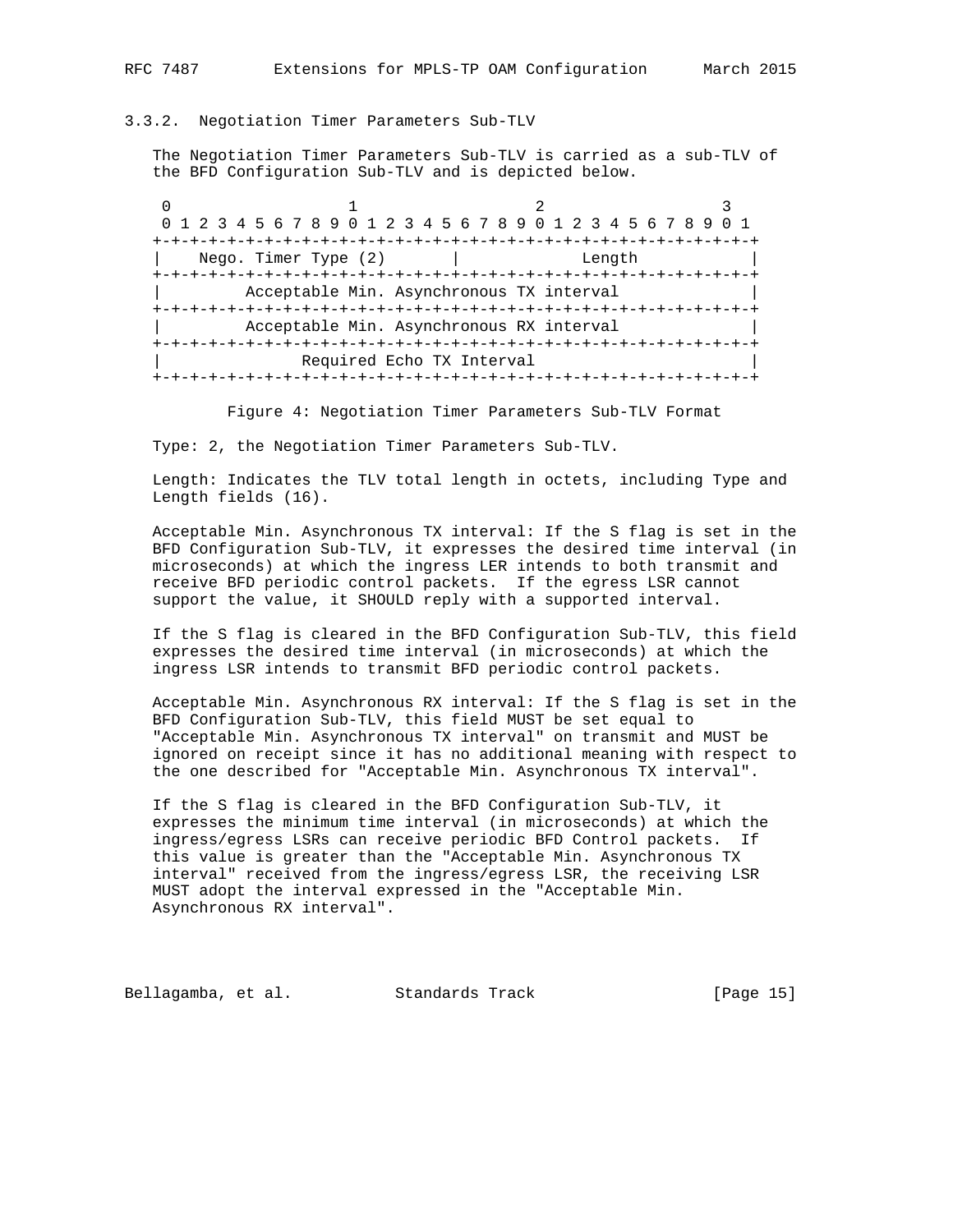Required Echo TX Interval: The minimum interval (in microseconds) between received BFD Echo packets that this system is capable of supporting, less any jitter applied by the sender as described in Section 6.8.9 of [RFC5880]. This value is also an indication for the receiving system of the minimum interval between transmitted BFD Echo packets. If this value is zero, the transmitting system does not support the receipt of BFD Echo packets. If the LSR node cannot support this value, it SHOULD reply with a supported value (which may be zero if Echo is not supported).

#### 3.3.3. BFD Authentication Sub-TLV

 The BFD Authentication Sub-TLV is carried as a sub-TLV of the BFD Configuration Sub-TLV and is depicted below.

| 0 1 2 3 4 5 6 7 8 9 0 1 2 3 4 5 6 7 8 9 0 1 2 3 4 5 6 7 8 9 0 1 |                    |  |  |  |  |             |  |  |  |  |  |               |  |  |  |  |
|-----------------------------------------------------------------|--------------------|--|--|--|--|-------------|--|--|--|--|--|---------------|--|--|--|--|
|                                                                 |                    |  |  |  |  |             |  |  |  |  |  |               |  |  |  |  |
|                                                                 | BFD Auth. Type (3) |  |  |  |  |             |  |  |  |  |  | Length        |  |  |  |  |
|                                                                 |                    |  |  |  |  |             |  |  |  |  |  |               |  |  |  |  |
| Auth Type                                                       |                    |  |  |  |  | Auth Key ID |  |  |  |  |  | Reserved (0s) |  |  |  |  |
|                                                                 |                    |  |  |  |  |             |  |  |  |  |  |               |  |  |  |  |

Figure 5: BFD Authentication Sub-TLV Format

Type: 3, the BFD Authentication Sub-TLV.

 Length: Indicates the TLV total length in octets, including Type and Length fields (8).

 Auth Type: Indicates which type of authentication to use. The same values are used as are defined in Section 4.1 of [RFC5880]. If the egress LSR does not support this type, an "OAM Problem/Unsupported BFD Authentication Type" error MUST be generated.

 Auth Key ID: Indicates which authentication key or password (depending on Auth Type) should be used. How the key exchange is performed is out of scope of this document. If the egress LSR does not support this Auth Key ID, an "OAM Problem/Mismatch of BFD Authentication Key ID" error MUST be generated.

 Reserved: Reserved for future specifications; set to 0 on transmission and ignored when received.

Bellagamba, et al. Standards Track [Page 16]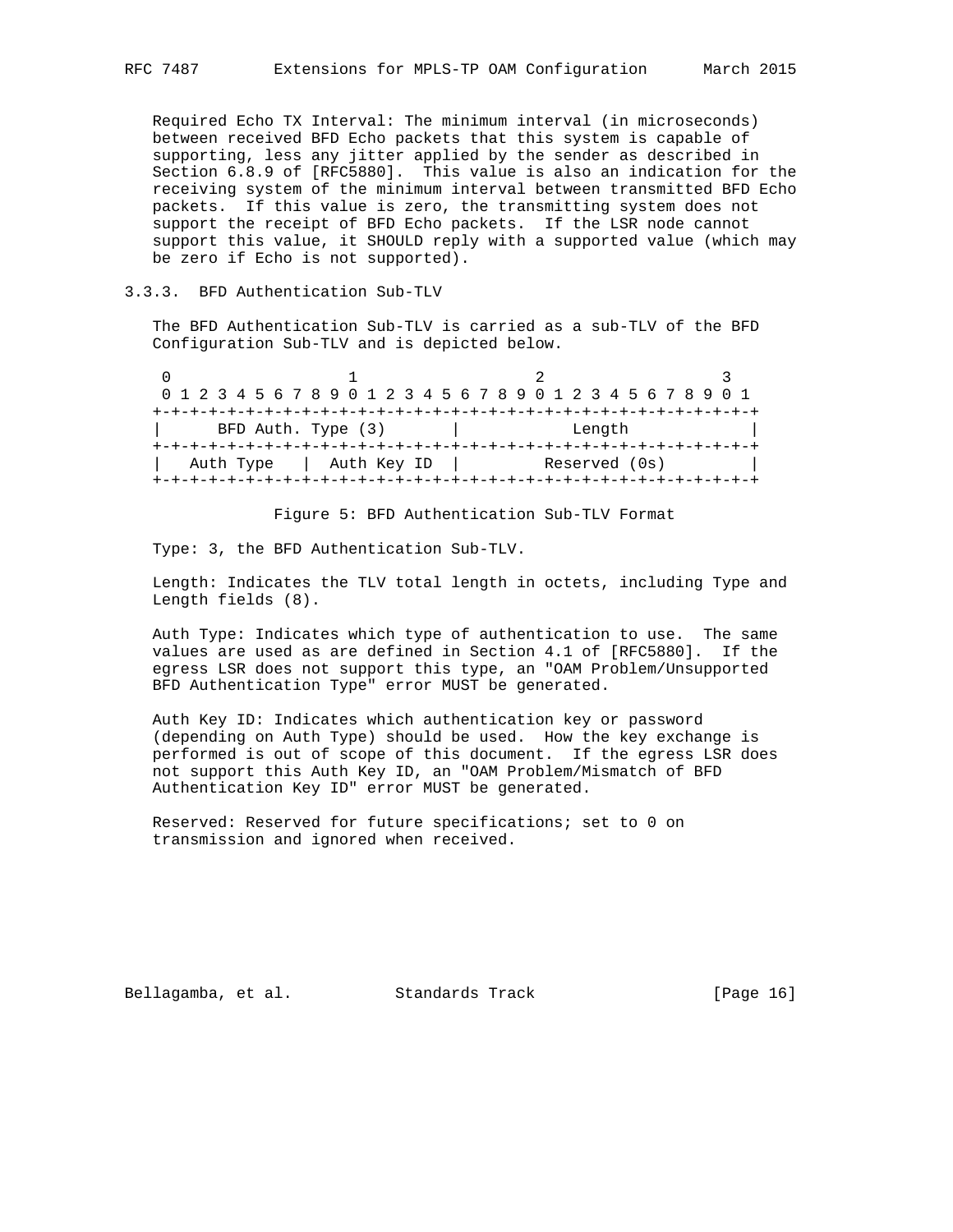#### 3.3.4. Traffic Class Sub-TLV

 The Traffic Class Sub-TLV is carried as a sub-TLV of the BFD Configuration Sub-TLV or Fault Management Signal Sub-TLV (Section 3.5) and is depicted in Figure 6.

|                            |  | 0 1 2 3 4 5 6 7 8 9 0 1 2 3 4 5 6 7 8 9 0 1 2 3 4 5 6 7 8 9 0 1 |  |  |  |  |  |  |  |                                       |  |  |  |  |  |  |  |  |        |  |  |  |  |  |  |
|----------------------------|--|-----------------------------------------------------------------|--|--|--|--|--|--|--|---------------------------------------|--|--|--|--|--|--|--|--|--------|--|--|--|--|--|--|
|                            |  |                                                                 |  |  |  |  |  |  |  |                                       |  |  |  |  |  |  |  |  |        |  |  |  |  |  |  |
|                            |  |                                                                 |  |  |  |  |  |  |  |                                       |  |  |  |  |  |  |  |  |        |  |  |  |  |  |  |
| Traffic Class Sub-Type (4) |  |                                                                 |  |  |  |  |  |  |  |                                       |  |  |  |  |  |  |  |  | Length |  |  |  |  |  |  |
|                            |  |                                                                 |  |  |  |  |  |  |  | +-+-+-+-+-+-+-+-+-+-+-+-+-+-+-+-+-+-+ |  |  |  |  |  |  |  |  |        |  |  |  |  |  |  |
| TC.                        |  |                                                                 |  |  |  |  |  |  |  | Reserved (set to all 0s)              |  |  |  |  |  |  |  |  |        |  |  |  |  |  |  |
|                            |  |                                                                 |  |  |  |  |  |  |  |                                       |  |  |  |  |  |  |  |  |        |  |  |  |  |  |  |

Figure 6: Traffic Class Sub-TLV Format

Type: 4, the Traffic Class Sub-TLV.

Length: Indicates the length of the Value field in octets (4).

 Traffic Class (TC): Identifies the TC [RFC5462] for periodic continuity monitoring messages or packets with fault management information.

 If the Traffic Class Sub-TLV is present, then the value of the TC field MUST be used as the value of the TC field of an MPLS label stack entry. If the Traffic Class Sub-TLV is absent from BFD Configuration Sub-TLV or Fault Management Signal Sub-TLV, then selection of the TC value is a local decision.

# 3.4. Performance Monitoring Sub-TLV

 If the OAM Function Flags Sub-TLV has either the PM/Loss, PM/Delay, or PM/Throughput flag set, the Performance Monitoring Sub-TLV MUST be present in the MPLS OAM Configuration Sub-TLV. Failure to include the correct sub-TLVs MUST result in an "OAM Problem/Configuration Error" message being generated.

 The Performance Monitoring Sub-TLV provides the configuration information mentioned in Section 7 of [RFC6374]. It includes support for the configuration of quality thresholds and, as described in [RFC6374], "the crossing of which will trigger warnings or alarms, and result reporting and exception notification will be integrated into the system-wide network management and reporting framework."

Bellagamba, et al. Standards Track [Page 17]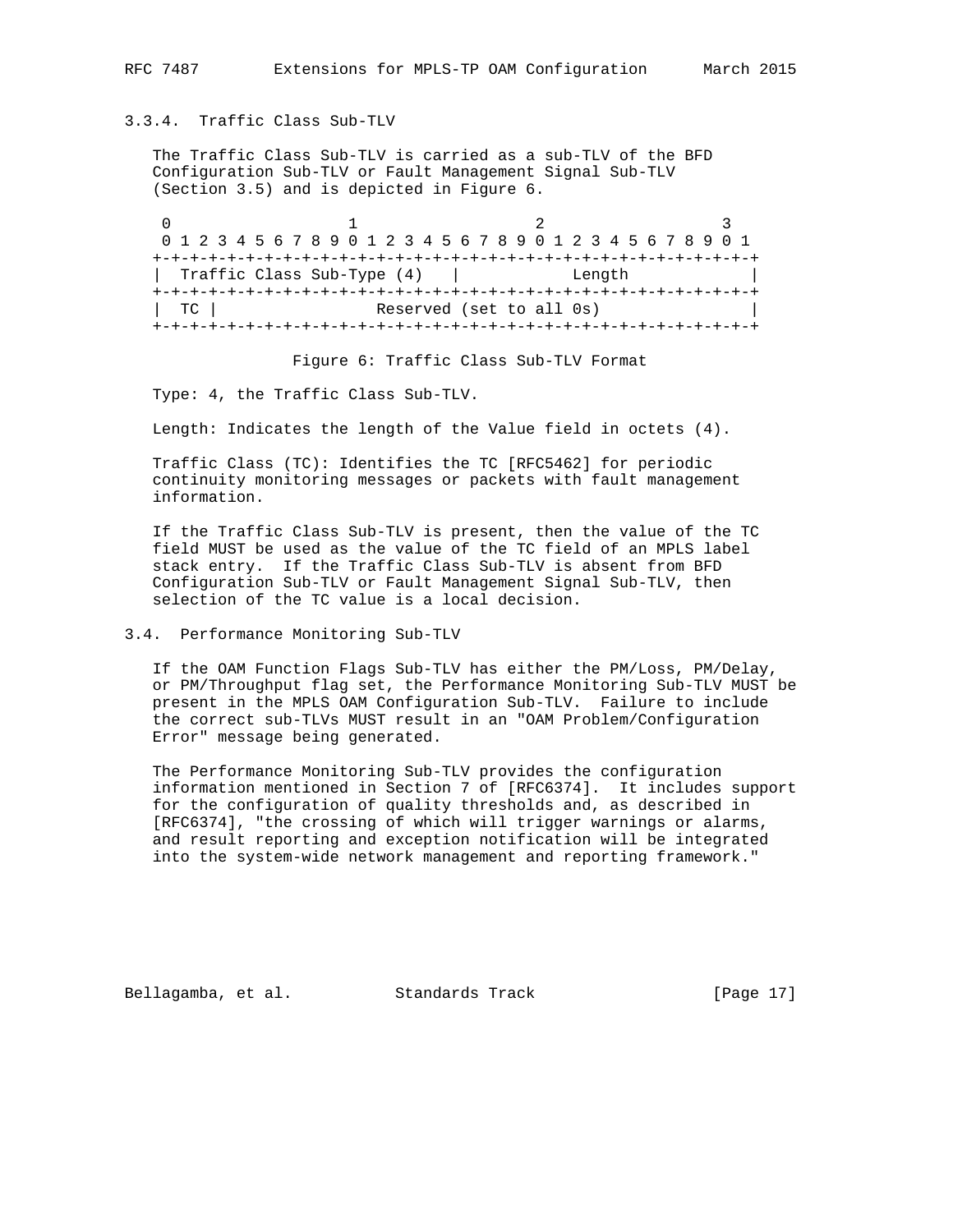In case the values need to be different than the default ones, the Performance Monitoring Sub-TLV includes the following sub-TLVs:

- o MPLS OAM PM Loss Sub-TLV if the PM/Loss and/or PM/Throughput flag is set in the OAM Function Flags Sub-TLV; and
- o MPLS OAM PM Delay Sub-TLV if the PM/Delay flag is set in the OAM Function Flags Sub-TLV.

 The Performance Monitoring Sub-TLV depicted below is carried as a sub-TLV of the MPLS OAM Configuration Sub-TLV.

0  $1$  2 3 0 1 2 3 4 5 6 7 8 9 0 1 2 3 4 5 6 7 8 9 0 1 2 3 4 5 6 7 8 9 0 1 +-+-+-+-+-+-+-+-+-+-+-+-+-+-+-+-+-+-+-+-+-+-+-+-+-+-+-+-+-+-+-+-+ Perf. Monitoring Type (2) | +-+-+-+-+-+-+-+-+-+-+-+-+-+-+-+-+-+-+-+-+-+-+-+-+-+-+-+-+-+-+-+-+  $|D|L|J|Y|K|C|$  Reserved (set to all 0s) +-+-+-+-+-+-+-+-+-+-+-+-+-+-+-+-+-+-+-+-+-+-+-+-+-+-+-+-+-+-+-+-+ | |  $sub$ -TLVs | | +-+-+-+-+-+-+-+-+-+-+-+-+-+-+-+-+-+-+-+-+-+-+-+-+-+-+-+-+-+-+-+-+

Figure 7: Performance Monitoring Sub-TLV Format

Type: 2, the Performance Monitoring Sub-TLV.

 Length: Indicates the TLV total length in octets, including sub-TLVs as well as Type and Length fields.

 Configuration Flags (for the specific function description please refer to [RFC6374]):

- o D: Delay inferred/direct (0=INFERRED, 1=DIRECT). If the egress LSR does not support the specified mode, an "OAM Problem/ Unsupported Delay Mode" error MUST be generated.
- o L: Loss inferred/direct (0=INFERRED, 1=DIRECT). If the egress LSR does not support the specified mode, an "OAM Problem/Unsupported Loss Mode" error MUST be generated.
- o J: Delay variation/jitter (1=ACTIVE, 0=NOT ACTIVE). If the egress LSR does not support Delay variation measurements and the J flag is set, an "OAM Problem/Delay variation unsupported" error MUST be generated.

Bellagamba, et al. Standards Track [Page 18]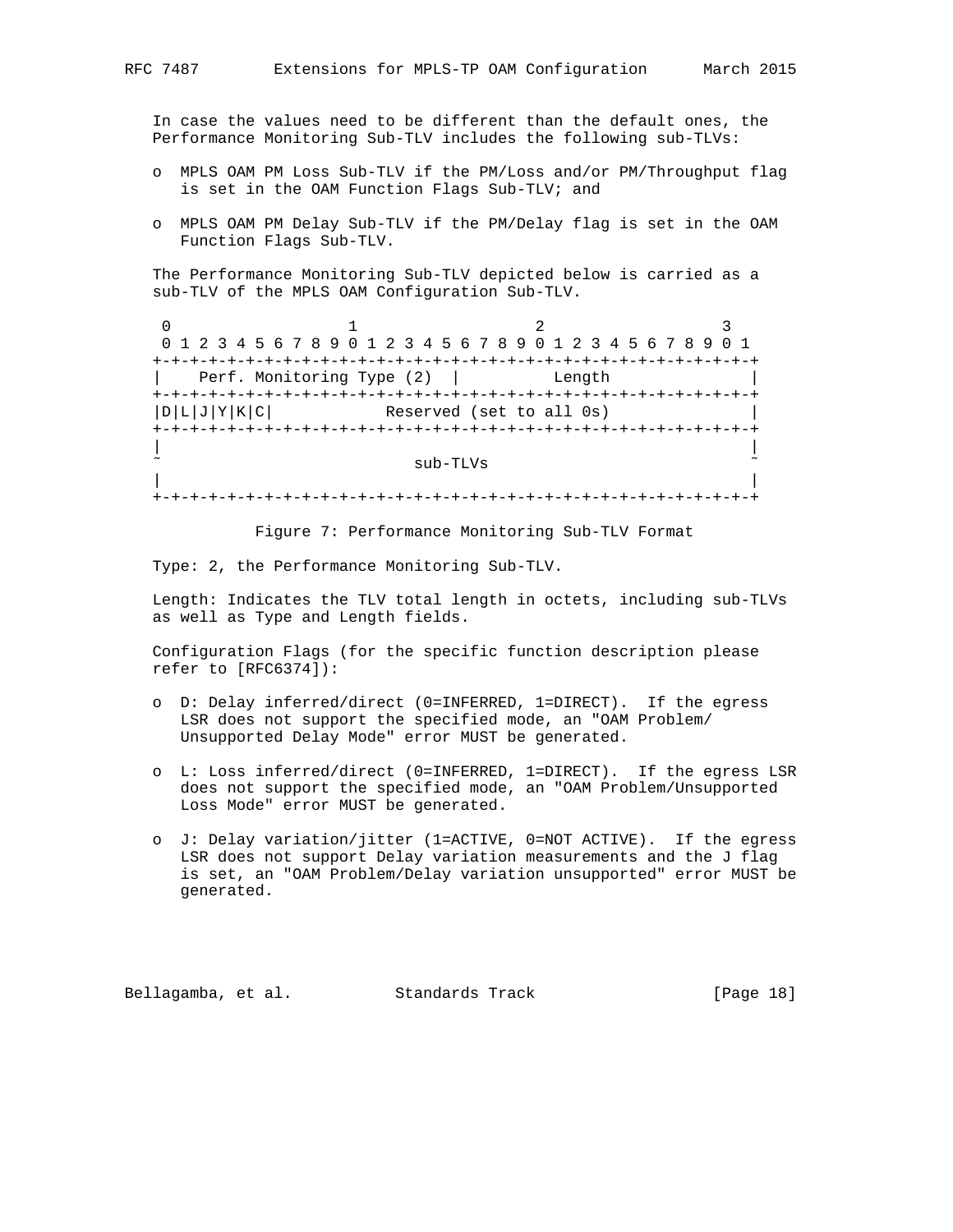- o Y: Dyadic (1=ACTIVE, 0=NOT ACTIVE). If the egress LSR does not support Dyadic mode and the Y flag is set, an "OAM Problem/Dyadic mode unsupported" error MUST be generated.
- o K: Loopback (1=ACTIVE, 0=NOT ACTIVE). If the egress LSR does not support Loopback mode and the K flag is set, an "OAM Problem/ Loopback mode unsupported" error MUST be generated.
- o C: Combined (1=ACTIVE, 0=NOT ACTIVE). If the egress LSR does not support Combined mode and the C flag is set, an "OAM Problem/ Combined mode unsupported" error MUST be generated.

 Reserved: Reserved for future specifications; set to 0 on transmission and ignored when received.

3.4.1. MPLS OAM PM Loss Sub-TLV

 The MPLS OAM PM Loss Sub-TLV depicted below is carried as a sub-TLV of the Performance Monitoring Sub-TLV.

| 0 1 2 3 4 5 6 7 8 9 0 1 2 3 4 5 6 7 8 9 0 1 2 3 4 5 6 7 8 9 |                       |                          |        |  |
|-------------------------------------------------------------|-----------------------|--------------------------|--------|--|
|                                                             |                       |                          |        |  |
| PM Loss Type (1)                                            |                       |                          | Length |  |
|                                                             |                       |                          |        |  |
| T B<br>OTF                                                  |                       | Reserved (set to all 0s) |        |  |
|                                                             |                       |                          |        |  |
|                                                             | Measurement Interval  |                          |        |  |
|                                                             |                       |                          |        |  |
|                                                             | Test Interval         |                          |        |  |
|                                                             |                       |                          |        |  |
|                                                             | Loss Threshold        |                          |        |  |
|                                                             | -+-+-+-+-+-+-+-+-+-+- |                          |        |  |

Figure 8: MPLS OAM PM Loss Sub-TLV Format

Type: 1, the MPLS OAM PM Loss Sub-TLV.

 Length: Indicates the length of the parameters in octets, including Type and Length fields (20).

 Origin Timestamp Format (OTF): Origin Timestamp Format of the Origin Timestamp field described in [RFC6374]. By default, it is set to IEEE 1588 version 1. If the egress LSR cannot support this value, an "OAM Problem/Unsupported Timestamp Format" error MUST be generated.

Bellagamba, et al. Standards Track [Page 19]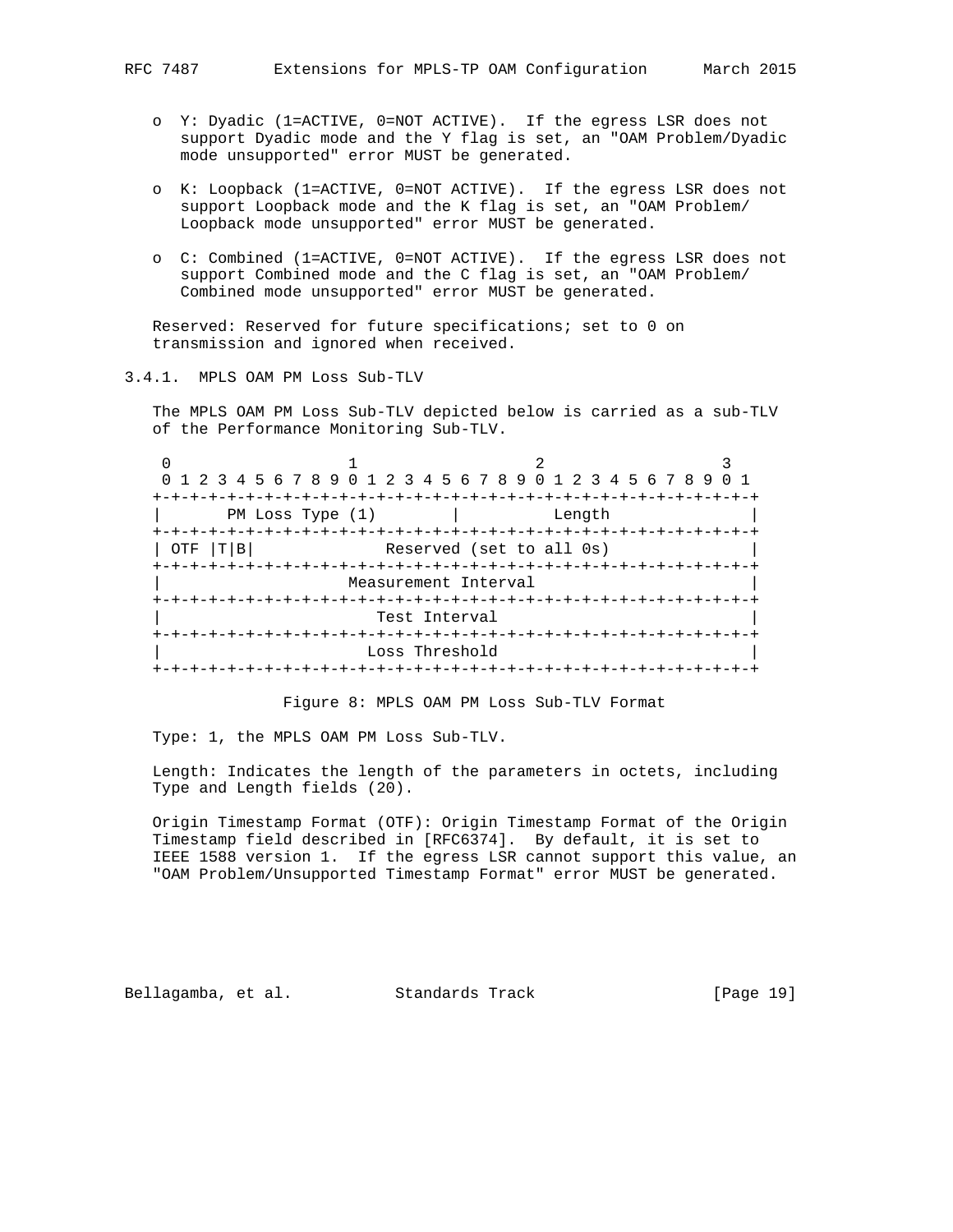Configuration Flags (please refer to [RFC6374] for further details):

- o T: Traffic-class-specific measurement indicator. Set to 1 when the measurement operation is scoped to packets of a particular traffic class (Differentiated Service Code Point (DSCP) value) and zero otherwise. When set to 1, the Differentiated Services (DS) field of the message indicates the measured traffic class. By default, it is set to 1.
- o B: Octet (byte) count. When set to 1, it indicates that the Counter 1-4 fields represent octet counts. When set to 0, it indicates that the Counter 1-4 fields represent packet counts. By default, it is set to 0.

 Reserved: Reserved for future specifications; set to 0 on transmission and ignored when received.

 Measurement Interval: The time interval (in milliseconds) at which Loss Measurement query messages MUST be sent in both directions. If the egress LSR cannot support the value, it SHOULD reply with a supported interval. By default, it is set to 100 milliseconds as per [RFC6375].

 Test Interval: Test messages interval (in milliseconds) as described in [RFC6374]. By default, it is set to 10 milliseconds as per [RFC6375]. If the egress LSR cannot support the value, it SHOULD reply with a supported interval.

 Loss Threshold: The threshold value of measured lost packets per measurement over which action(s) SHOULD be triggered.

Bellagamba, et al. Standards Track [Page 20]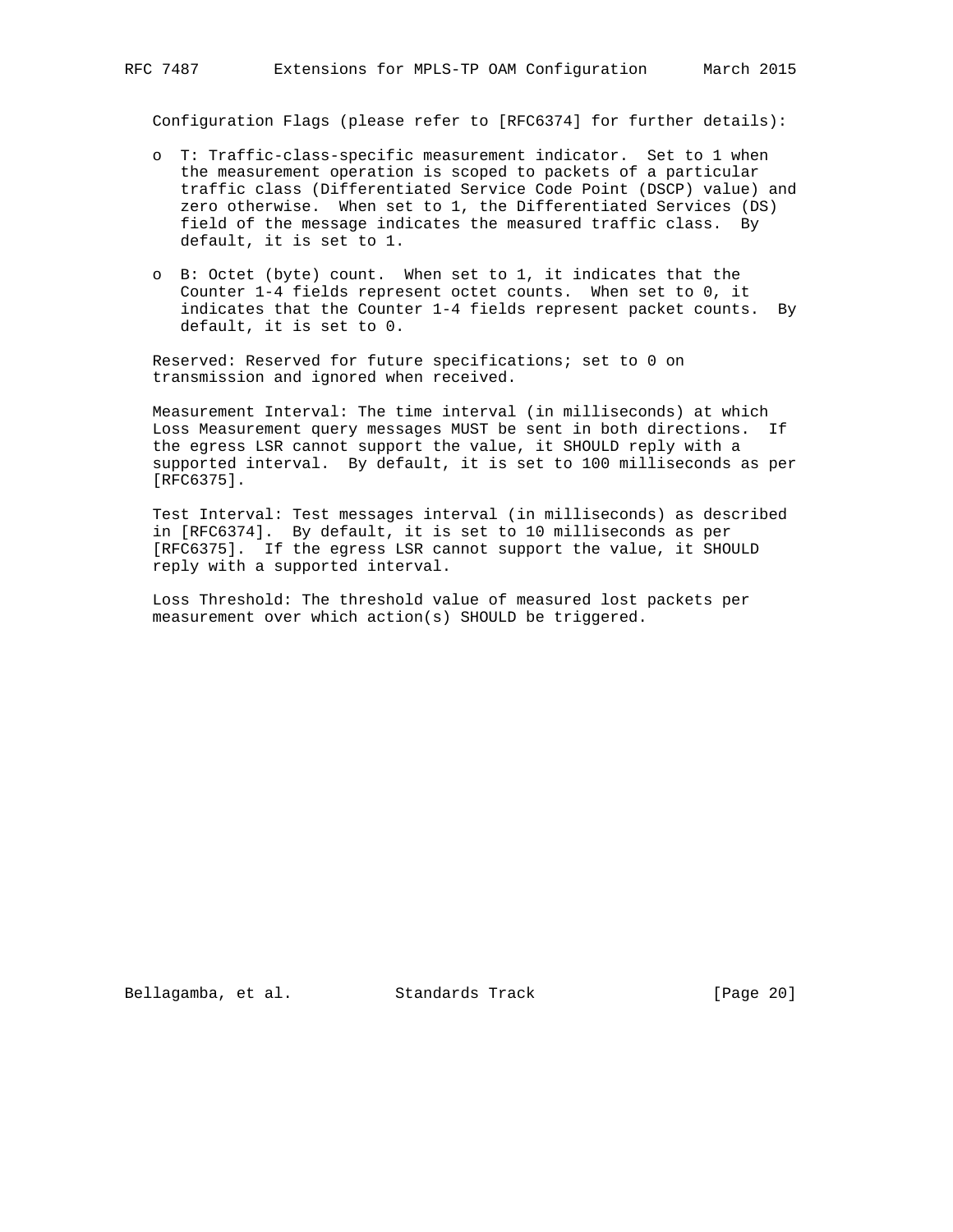# 3.4.2. MPLS OAM PM Delay Sub-TLV

 The MPLS OAM PM Delay Sub-TLV depicted below is carried as a sub-TLV of the Performance Monitoring Sub-TLV.

| 0 1 2 3 4 5 6 7 8 9 0 1 2 3 4 5 6 7 8 9 0 1 2 3 4 5 6 7 8 9 0 1 |                               |        |  |  |
|-----------------------------------------------------------------|-------------------------------|--------|--|--|
|                                                                 |                               |        |  |  |
| PM Delay Type (2)                                               |                               | Length |  |  |
|                                                                 |                               |        |  |  |
| T B <br>OTF                                                     | Reserved (set to all 0s)      |        |  |  |
|                                                                 |                               |        |  |  |
|                                                                 | Measurement Interval          |        |  |  |
|                                                                 |                               |        |  |  |
|                                                                 | Test Interval                 |        |  |  |
|                                                                 |                               |        |  |  |
|                                                                 | Delay Threshold               |        |  |  |
|                                                                 | +-+-+-+-+-+-+-+-+-+-+-+-+-+-+ |        |  |  |

Figure 9: MPLS OAM PM Delay Sub-TLV Format

Type: 2, the MPLS OAM PM Delay Sub-TLV.

 Length: Indicates the length of the parameters in octets, including Type and Length fields (20).

 OTF: Origin Timestamp Format of the Origin Timestamp field described in [RFC6374]. By default, it is set to IEEE 1588 version 1. If the egress LSR cannot support this value, an "OAM Problem/Unsupported Timestamp Format" error MUST be generated.

Configuration Flags (please refer to [RFC6374] for further details):

- o T: Traffic-class-specific measurement indicator. Set to 1 when the measurement operation is scoped to packets of a particular traffic class (Differentiated Services Code Point (DSCP) value) and zero otherwise. When set to 1, the Differentiated Service (DS) field of the message indicates the measured traffic class. By default, it is set to 1.
- o B: Octet (byte) count. When set to 1, it indicates that the Counter 1-4 fields represent octet counts. When set to 0, it indicates that the Counter 1-4 fields represent packet counts. By default, it is set to 0.

 Reserved: Reserved for future specifications; set to 0 on transmission and ignored when received.

Bellagamba, et al. Standards Track [Page 21]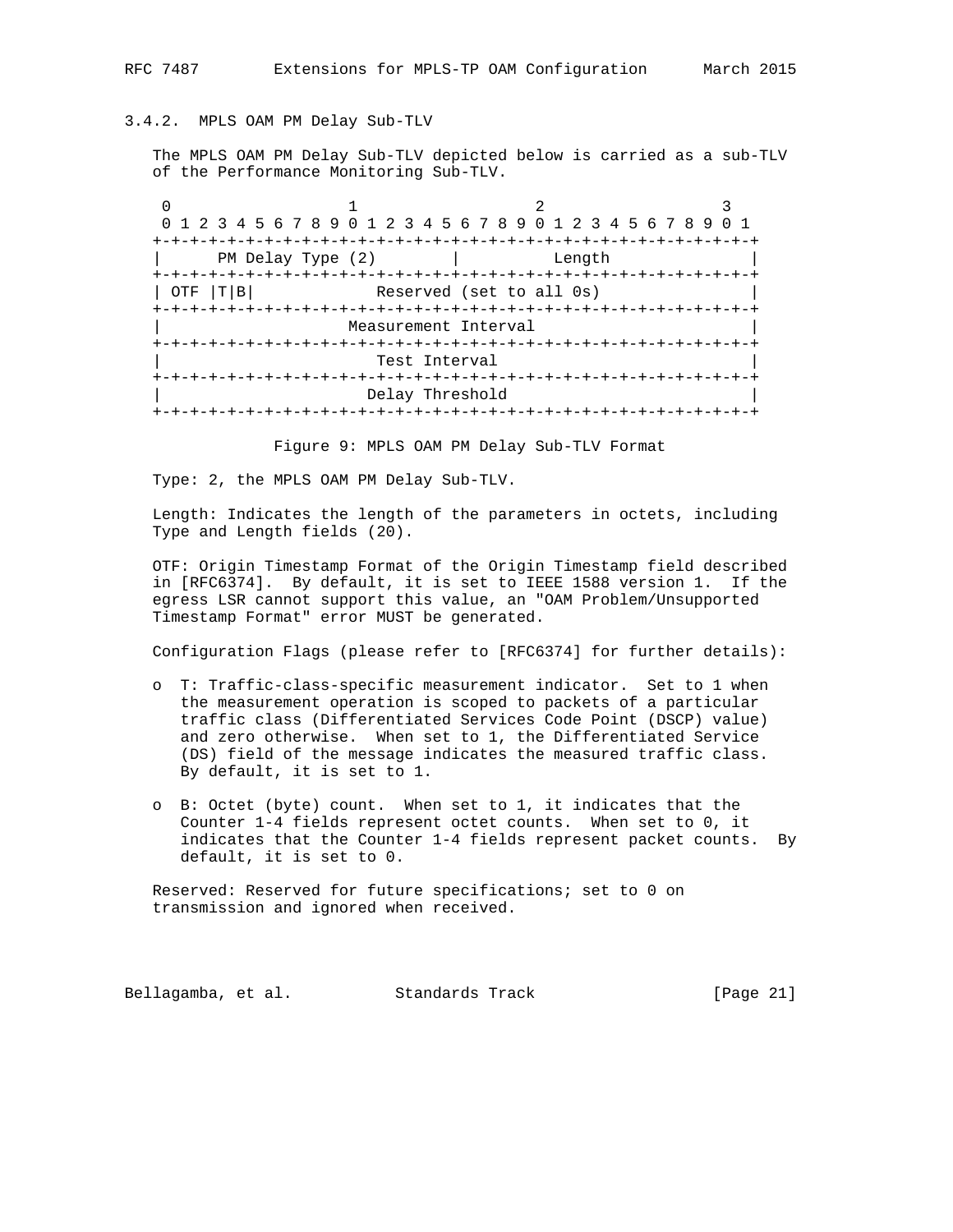Measurement Interval: The time interval (in milliseconds) at which Delay Measurement query messages MUST be sent on both directions. If the egress LSR cannot support the value, it SHOULD reply with a supported interval. By default, it is set to 1000 milliseconds as per [RFC6375].

 Test Interval: Test messages interval (in milliseconds) as described in [RFC6374]. By default, it is set to 10 milliseconds as per [RFC6375]. If the egress LSR cannot support the value, it SHOULD reply with a supported interval.

 Delay Threshold: The threshold value of measured two-way delay (in milliseconds) over which action(s) SHOULD be triggered.

3.5. MPLS OAM FMS Sub-TLV

 The MPLS OAM FMS Sub-TLV depicted below is carried as a sub-TLV of the MPLS OAM Configuration Sub-TLV. When both working and protection paths are signaled, both LSPs SHOULD be signaled with identical settings of the E flag, T flag, and the refresh timer.

|      | 0 1 2 3 4 5 6 7 8 9 0 1 2 3 4 5 6 7 8 9 0 1 2 3 4 5 6 7 8 9 |                       |               |
|------|-------------------------------------------------------------|-----------------------|---------------|
|      |                                                             |                       |               |
|      | MPLS OAM FMS Type (3)                                       |                       | Length        |
|      | +-+-+-+-+-+-+-+-+-+-                                        |                       |               |
| E[S] | Reserved                                                    |                       | Refresh Timer |
|      |                                                             | +-+-+-+-+-+-+-+-+-+-+ |               |
|      |                                                             |                       |               |
|      |                                                             | Sub-TLVs              |               |
|      |                                                             |                       |               |
|      |                                                             |                       |               |

Figure 10: MPLS OAM FMS Sub-TLV Format

Type: 3, the MPLS OAM FMS Sub-TLV.

 Length: Indicates the TLV total length in octets, including Type and Length fields (8).

 FMS Signal Flags are used to enable the FMS signals at MEPs and the server MEPs of the links over which the LSP is forwarded. In this document, only the S flag pertains to server MEPs.

Bellagamba, et al. Standards Track [Page 22]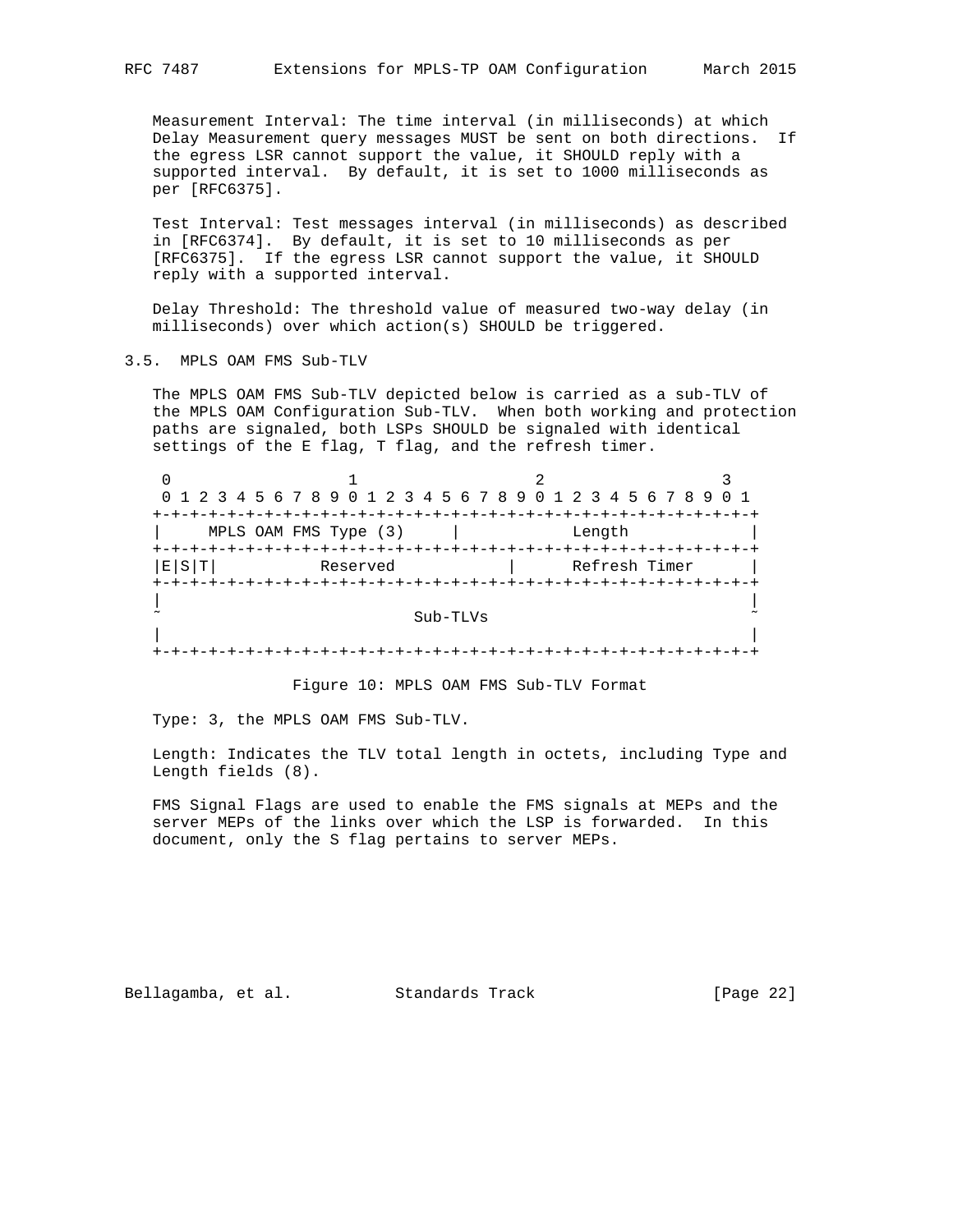The following flags are defined:

 E: Enable Alarm Indication Signal (AIS) and Lock Report (LKR) signaling as described in [RFC6427]. The default value is 1 (enabled). If the egress MEP does not support FMS signal generation, an "OAM Problem/Fault management signaling unsupported" error MUST be generated.

 S: Indicate to a server MEP that it should transmit AIS and LKR signals on client LSPs. The default value is 0 (disabled). If a server MEP, which is capable of generating FMS messages, is for some reason unable to do so for the LSP being signaled an "OAM Problem/Unable to create fault management association" error MUST be generated.

 T: Set timer value, enabled by the configuration of a specific timer value. The Default value is 0 (disabled).

Remaining bits: Reserved for a future specification and set to 0.

 Refresh Timer: Indicates (in seconds) the refresh timer of fault indication messages. The value MUST be between 1 to 20 seconds as specified for the Refresh Timer field in [RFC6427]. If the egress LSR cannot support the value, it SHOULD reply with a supported timer value.

 The Fault Management Signals Sub-TLV MAY include the Traffic Class Sub-TLV (Section 3.3.4.) If the Traffic Class Sub-TLV is present, the value of the TC field MUST be used as the value of the TC field of an MPLS label stack entry for FMS messages. If the Traffic Class Sub-TLV is absent, then selection of the TC value is local decision.

4. Summary of MPLS OAM Configuration Errors

 In addition to error values specified in [RFC7260], this document defines the following values for the "OAM Problem" error code:

- o If an egress LSR does not support the specified BFD version, an error MUST be generated: "OAM Problem/Unsupported BFD Version".
- o If an egress LSR does not support the specified BFD Encapsulation format, an error MUST be generated: "OAM Problem/Unsupported BFD Encapsulation format".
- o If an egress LSR does not support BFD Authentication and it is requested, an error MUST be generated: "OAM Problem/BFD Authentication unsupported".

Bellagamba, et al. Standards Track [Page 23]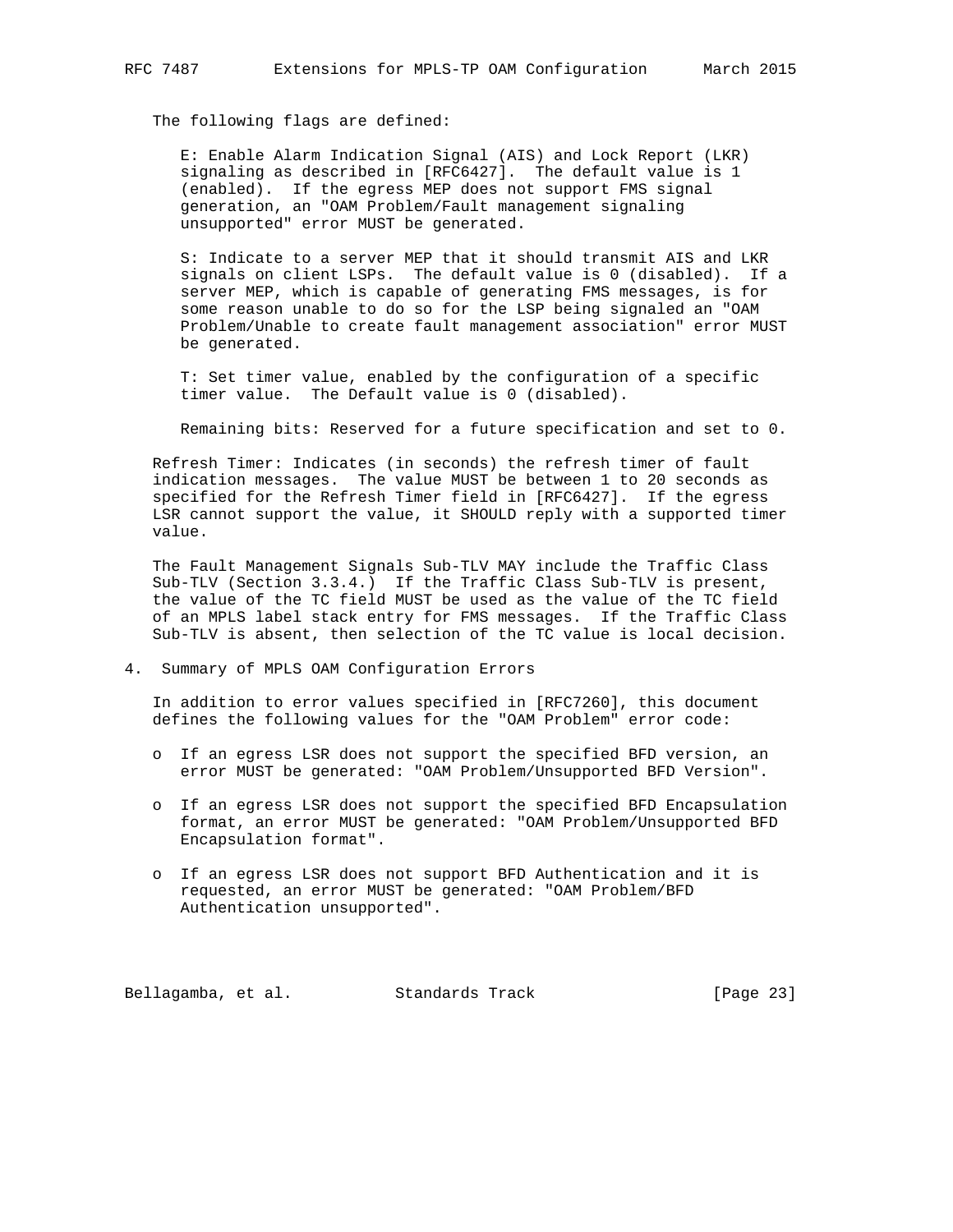- - o If an egress LSR does not support the specified BFD Authentication Type, an error MUST be generated: "OAM Problem/Unsupported BFD Authentication Type".
	- o If an egress LSR is not able to use the specified Authentication Key ID, an error MUST be generated: "OAM Problem/Mismatch of BFD Authentication Key ID".
	- o If an egress LSR does not support the specified Timestamp Format, an error MUST be generated: "OAM Problem/Unsupported Timestamp Format".
	- o If an egress LSR does not support the specified Delay mode, an "OAM Problem/Unsupported Delay Mode" error MUST be generated.
	- o If an egress LSR does not support the specified Loss mode, an "OAM Problem/Unsupported Loss Mode" error MUST be generated.
	- o If an egress LSR does not support Delay variation measurements and it is requested, an "OAM Problem/Delay variation unsupported" error MUST be generated.
	- o If an egress LSR does not support Dyadic mode and it is requested, an "OAM Problem/Dyadic mode unsupported" error MUST be generated.
	- o If an egress LSR does not support Loopback mode and it is requested, an "OAM Problem/Loopback mode unsupported" error MUST be generated.
	- o If an egress LSR does not support Combined mode and it is requested, an "OAM Problem/Combined mode unsupported" error MUST be generated.
	- o If an egress LSR does not support Fault Monitoring signals and it is requested, an "OAM Problem/Fault management signaling unsupported" error MUST be generated.
	- o If an intermediate server MEP supports Fault Monitoring signals but is unable to create an association when requested to do so, an "OAM Problem/Unable to create fault management association" error MUST be generated.

Bellagamba, et al. Standards Track [Page 24]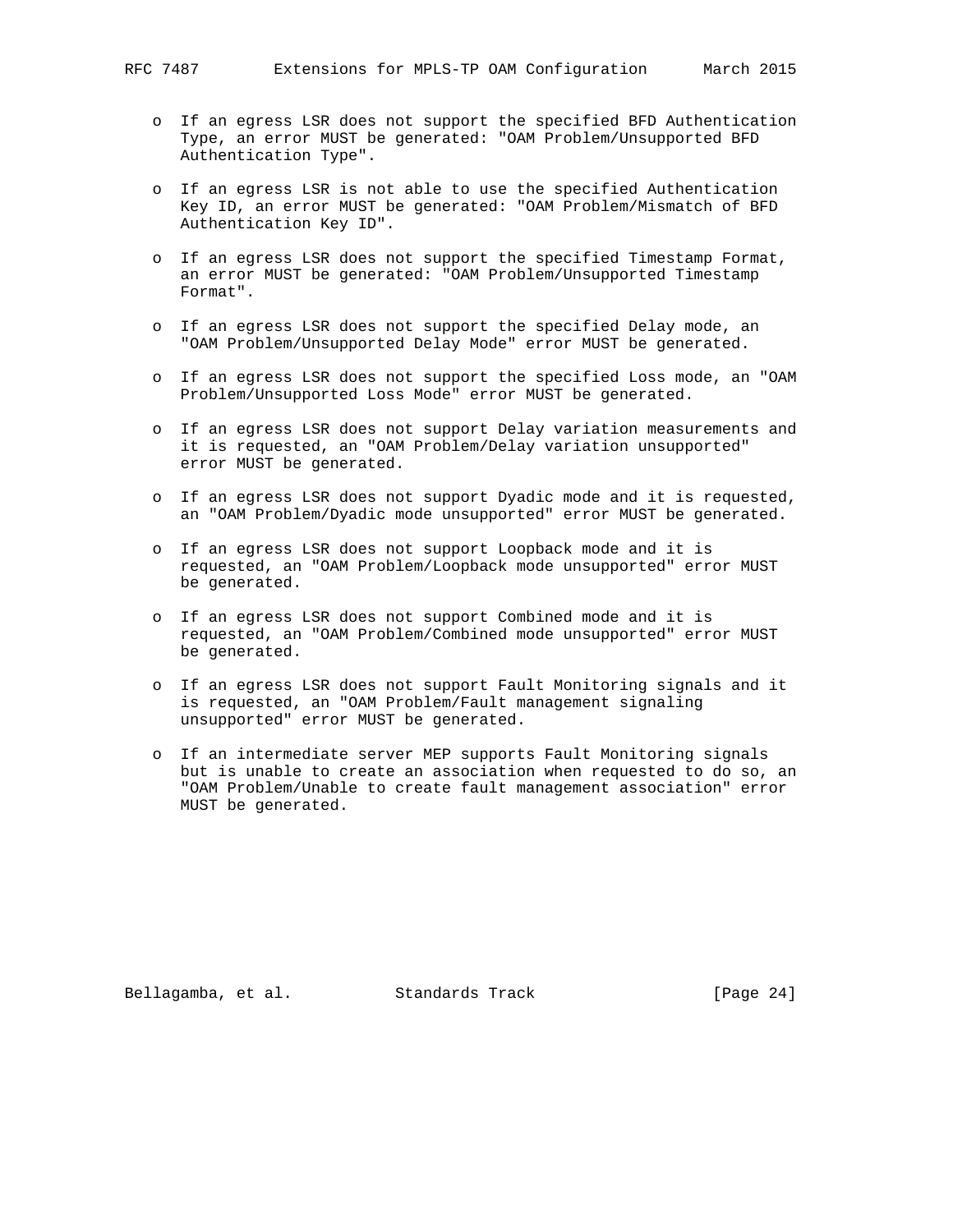# 5. IANA Considerations

5.1. MPLS OAM Type

 This document specifies the new MPLS OAM type. IANA has allocated a new type (3) from the "OAM Types" space of the "RSVP-TE OAM Configuration Registry".

| ---+-------------+--------<br>  Type   Description   Reference |
|----------------------------------------------------------------|
| $\vert$ 3   MPLS OAM   [RFC7487]                               |

Table 1: MPLS OAM Type

## 5.2. MPLS OAM Configuration Sub-TLV

 This document specifies the MPLS OAM Configuration Sub-TLV. IANA has allocated a new type (33) from the OAM Sub-TLV space of the "RSVP-TE OAM Configuration Registry".

| Type | Description                                | Reference |
|------|--------------------------------------------|-----------|
| 33   | MPLS OAM Configuration Sub-TLV   [RFC7487] |           |

Table 2: MPLS OAM Configuration Sub-TLV Type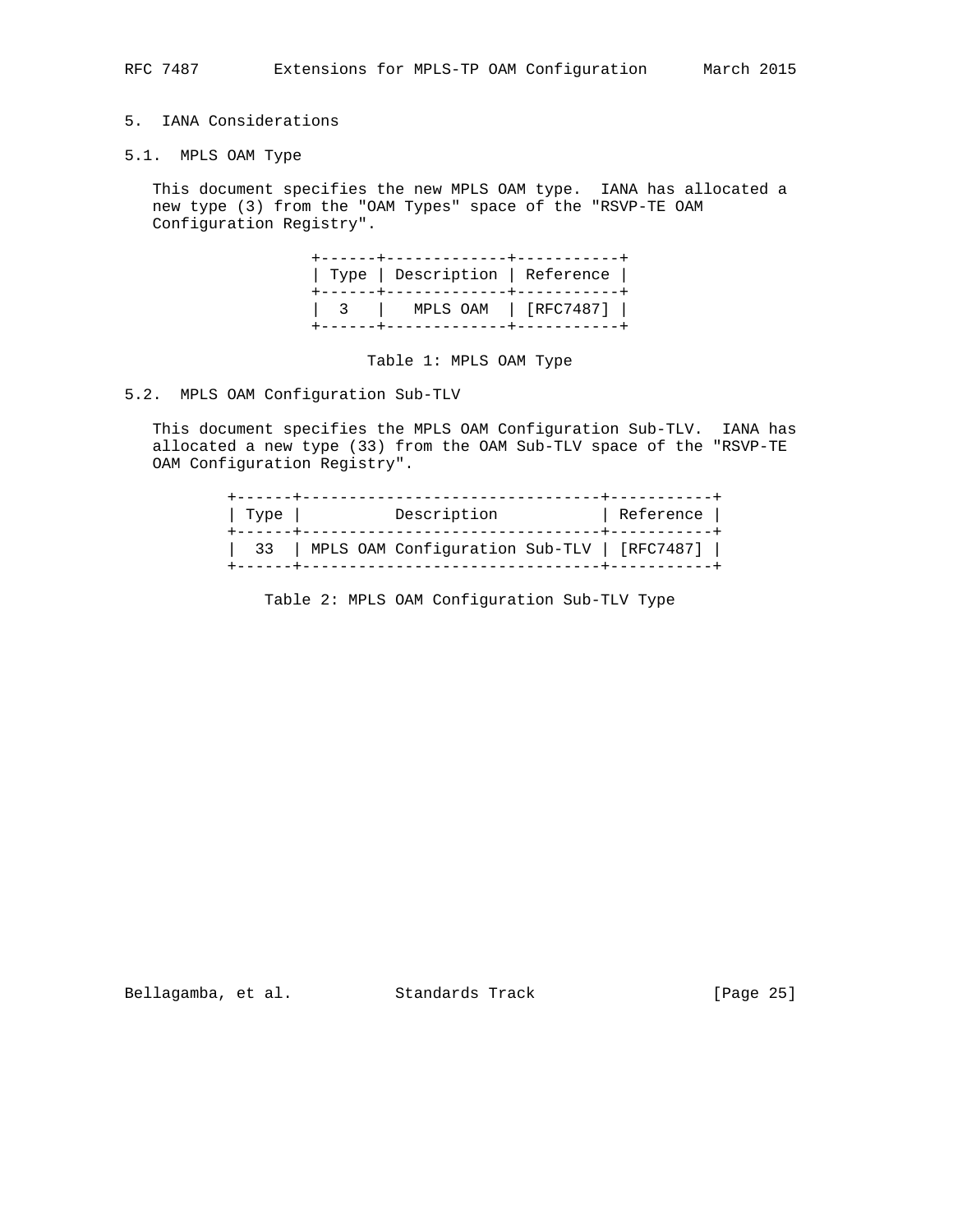# 5.3. MPLS OAM Configuration Sub-TLV Types

 IANA has created an "MPLS OAM Configuration Sub-TLV Types" sub registry in the "RSVP-TE OAM Configuration Registry" for the sub-TLVs carried in the MPLS OAM Configuration Sub-TLV. Values from this new sub-registry are to be allocated through IETF Review except for the "Reserved for Experimental Use" range. This document defines the following types:

| Type        | Description                    | Reference |
|-------------|--------------------------------|-----------|
|             | Reserved                       | [RFC7487] |
|             | BFD Configuration Sub-TLV      | [RFC7487] |
|             | Performance Monitoring Sub-TLV | [RFC7487] |
|             | MPLS OAM FMS Sub-TLV           | [RFC7487] |
| $4 - 65532$ | Unassigned                     |           |
| 65533-65534 | Reserved for Experimental Use  | [RFC7487] |
| 65535       | Reserved                       | [RFC7487] |

Table 3: MPLS OAM Configuration Sub-TLV Types

#### 5.4. BFD Configuration Sub-TLV Types

 IANA has created a "BFD Configuration Sub-TLV Types" sub-registry in the "RSVP-TE OAM Configuration Registry" for the sub-TLV types carried in the BFD Configuration Sub-TLV. Values from this new sub registry are to be allocated through IETF Review except for the "Reserved for Experimental Use" range. This document defines the following types:

| Type        | Description                          | Reference |
|-------------|--------------------------------------|-----------|
|             | Reserved                             | [RFC7487] |
|             | BFD Identifiers Sub-TLV              | [RFC7487] |
|             | Negotiation Timer Parameters Sub-TLV | [RFC7487] |
|             | BFD Authentication Sub-TLV           | [RFC7487] |
|             | Traffic Class Sub-TLV                | [RFC7487] |
| $5 - 65532$ | Unassigned                           |           |
| 65533-65534 | Reserved for Experimental Use        | [RFC7487] |
| 65535       | Reserved                             | [RFC7487] |

Table 4: BFD Configuration Sub-TLV Types

Bellagamba, et al. Standards Track [Page 26]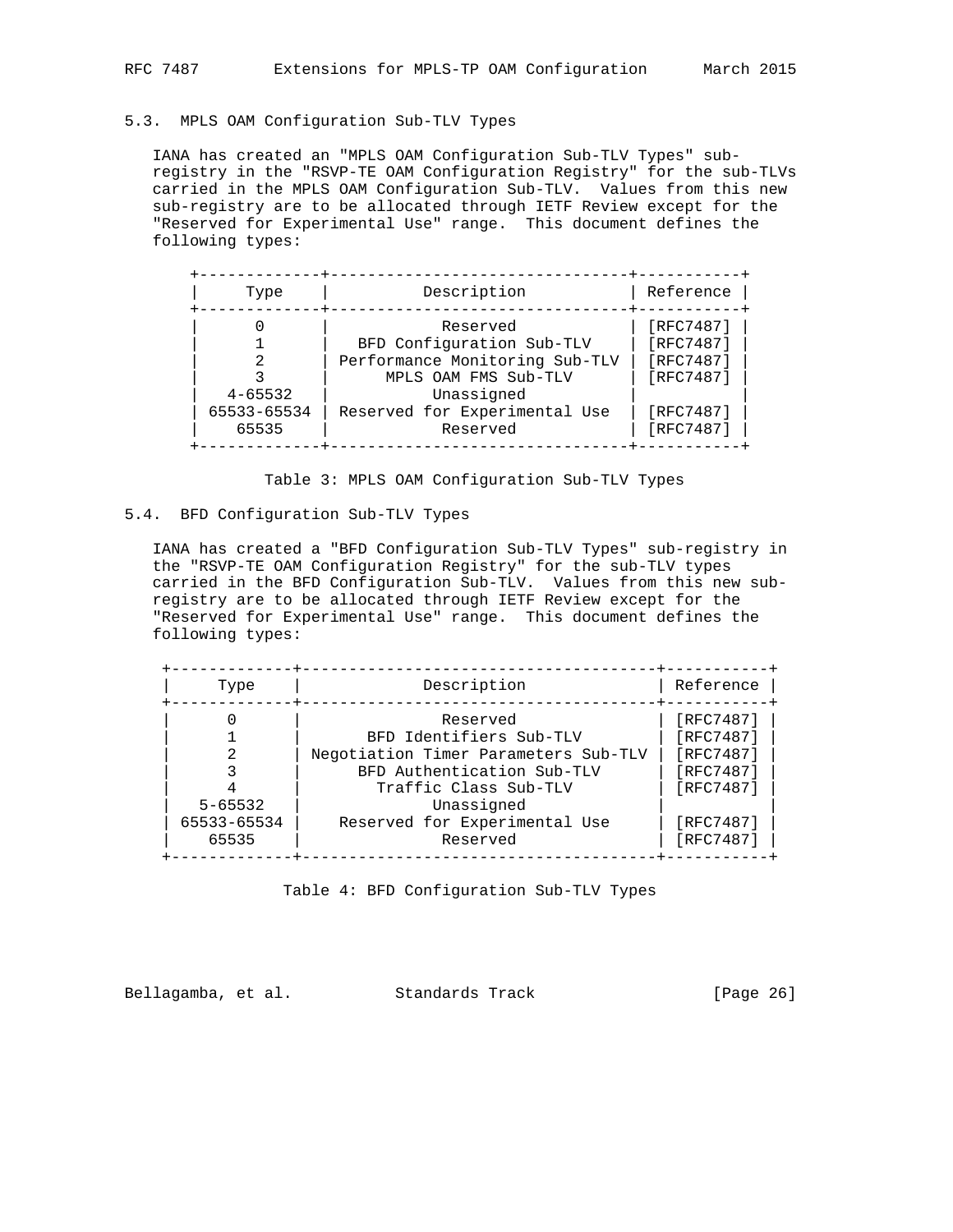# 5.5. Performance Monitoring Sub-TLV Types

 IANA has created a "Performance Monitoring Sub-TLV Type" sub-registry in the "RSVP-TE OAM Configuration Registry" for the sub-TLV types carried in the Performance Monitoring Sub-TLV. Values from this new sub-registry are to be allocated through IETF Review except for the "Reserved for Experimental Use" range. This document defines the following types:

| Type                       | Description                                 | Reference              |
|----------------------------|---------------------------------------------|------------------------|
|                            | Reserved<br>MPLS OAM PM Loss Sub-TLV        | [RFC7487]<br>[RFC7487] |
|                            | MPLS OAM PM Delay Sub-TLV                   | [RFC7487]              |
| $3 - 65532$<br>65533-65534 | Unassigned<br>Reserved for Experimental Use | [RFC7487]              |
| 65535                      | Reserved                                    | [RFC7487]              |

Table 5: Performance Monitoring Sub-TLV Types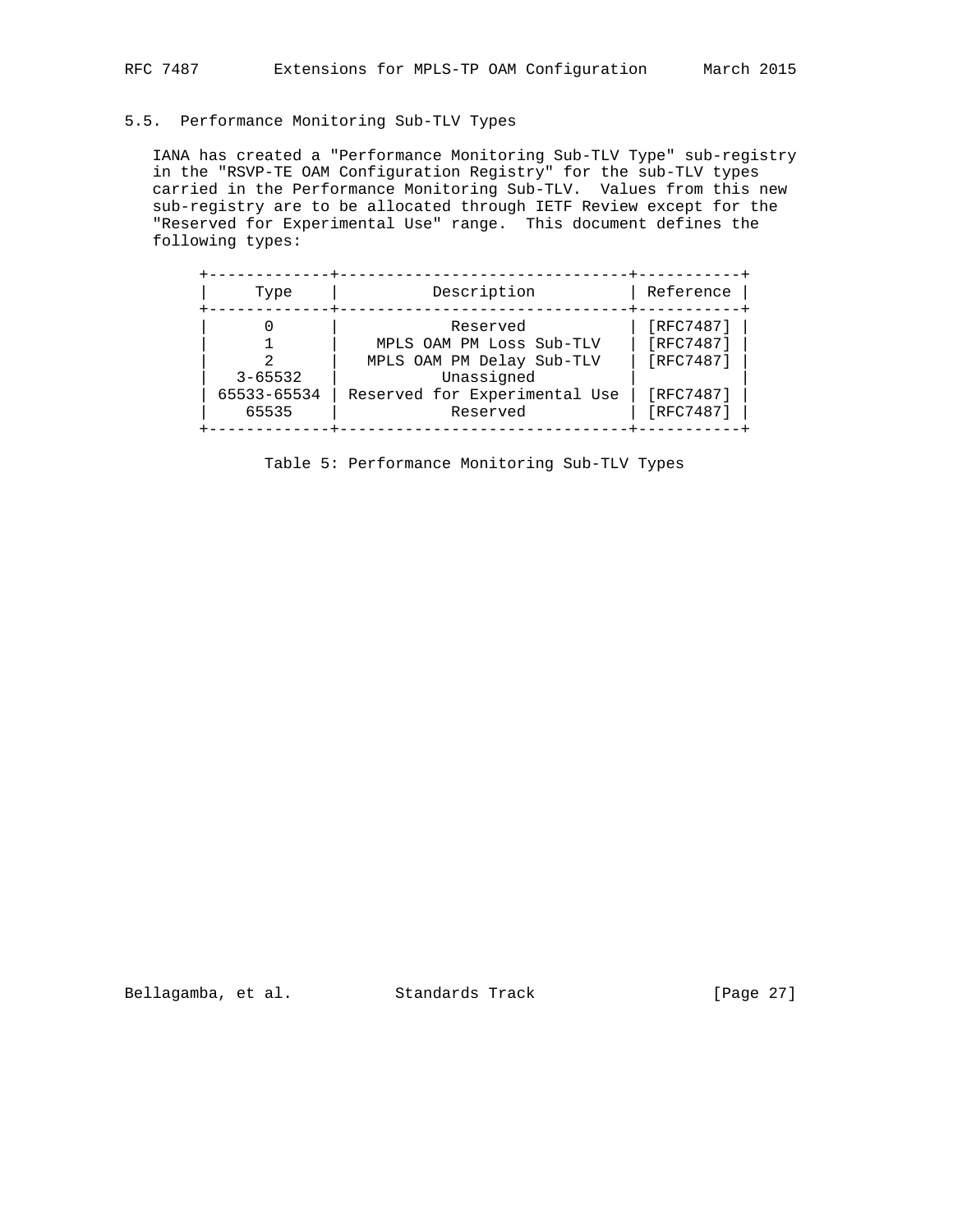# 5.6. New RSVP-TE Error Codes

 The following values have been assigned under the "OAM Problem" error code [RFC7260] by IETF Review process:

| Error Value Sub-<br>Codes | Description                                      | Reference |
|---------------------------|--------------------------------------------------|-----------|
| 13                        | Unsupported BFD Version                          | [RFC7487] |
| 14                        | Unsupported BFD Encapsulation<br>format          | [RFC7487] |
| 15                        | Unsupported BFD Authentication<br>Type           | [RFC7487] |
| 16                        | Mismatch of BFD Authentication Key<br>TD.        | [RFC7487] |
| 17                        | Unsupported Timestamp Format                     | [RFC7487] |
| 18                        | Unsupported Delay Mode                           | [RFC7487] |
| 19                        | Unsupported Loss Mode                            | [RFC7487] |
| 20                        | Delay variation unsupported                      | [RFC7487] |
| 21                        | Dyadic mode unsupported                          | [RFC7487] |
| 22                        | Loopback mode unsupported                        | [RFC7487] |
| 23                        | Combined mode unsupported                        | [RFC7487] |
| 24                        | Fault management signaling<br>unsupported        | [RFC7487] |
| 25                        | Unable to create fault management<br>association | [RFC7487] |

Table 6: MPLS OAM Configuration Error Codes

 The "Sub-Codes - 40 OAM Problem" sub-registry is located in the "Error Codes and Globally-Defined Error Value Sub-Codes" registry.

6. Security Considerations

 The signaling of OAM-related parameters and the automatic establishment of OAM entities introduces additional security considerations to those discussed in [RFC3473]. In particular, a network element could be overloaded if an attacker were to request high frequency liveliness monitoring of a large number of LSPs, targeting a single network element as discussed in [RFC7260] and [RFC6060].

 Additional discussion of security for MPLS and GMPLS protocols can be found in [RFC5920].

Bellagamba, et al. Standards Track [Page 28]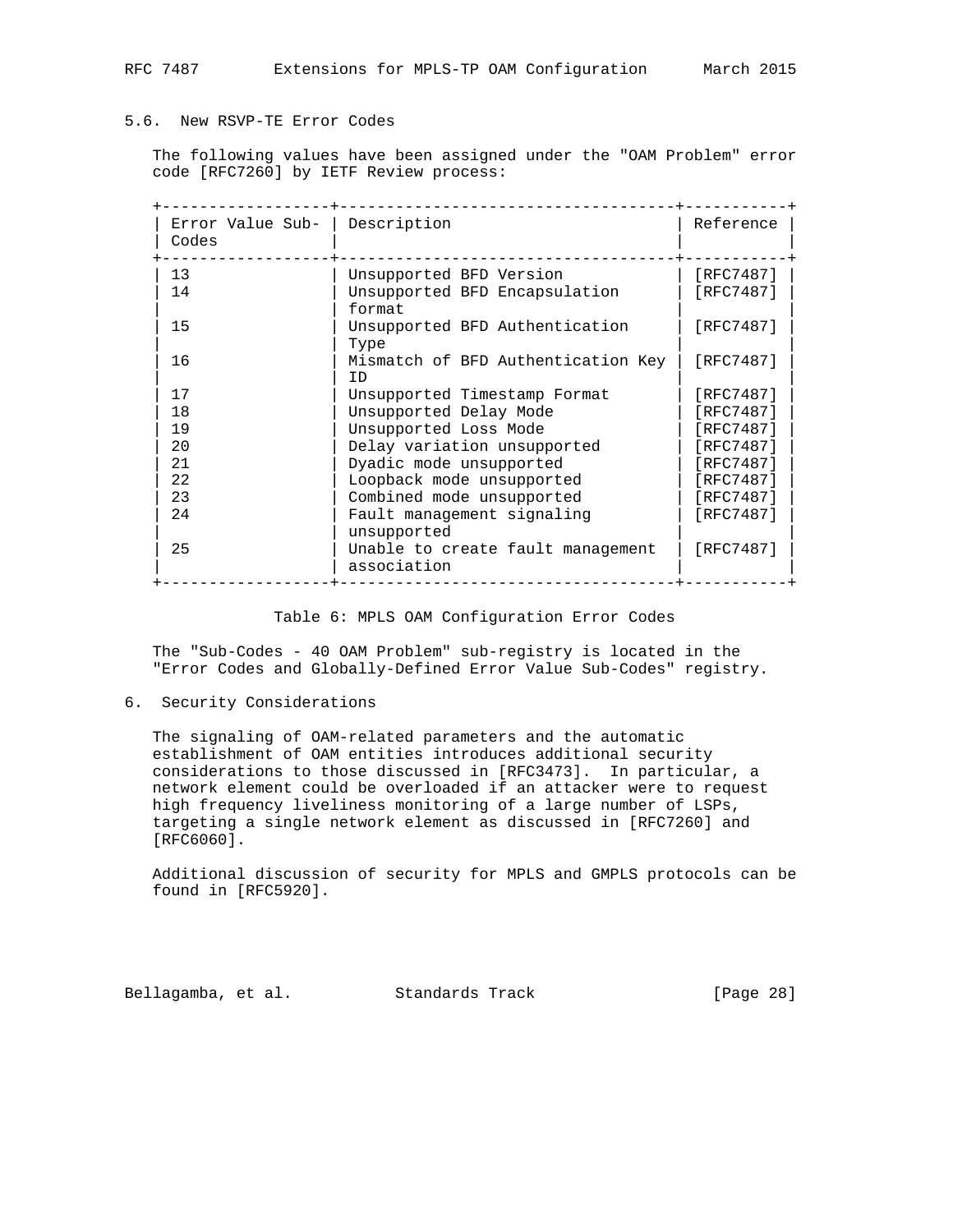#### 7. References

- 7.1. Normative References
	- [RFC2119] Bradner, S., "Key words for use in RFCs to Indicate Requirement Levels", BCP 14, RFC 2119, March 1997, <http://www.rfc-editor.org/info/rfc2119>.
	- [RFC3473] Berger, L., Ed., "Generalized Multi-Protocol Label Switching (GMPLS) Signaling Resource ReserVation Protocol- Traffic Engineering (RSVP-TE) Extensions", RFC 3473, January 2003, <http://www.rfc-editor.org/info/rfc3473>.
	- [RFC5654] Niven-Jenkins, B., Ed., Brungard, D., Ed., Betts, M., Ed., Sprecher, N., and S. Ueno, "Requirements of an MPLS Transport Profile", RFC 5654, September 2009, <http://www.rfc-editor.org/info/rfc5654>.
	- [RFC5860] Vigoureux, M., Ed., Ward, D., Ed., and M. Betts, Ed., "Requirements for Operations, Administration, and Maintenance (OAM) in MPLS Transport Networks", RFC 5860, May 2010, <http://www.rfc-editor.org/info/rfc5860>.
	- [RFC5880] Katz, D. and D. Ward, "Bidirectional Forwarding Detection (BFD)", RFC 5880, June 2010, <http://www.rfc-editor.org/info/rfc5880>.
	- [RFC5884] Aggarwal, R., Kompella, K., Nadeau, T., and G. Swallow, "Bidirectional Forwarding Detection (BFD) for MPLS Label Switched Paths (LSPs)", RFC 5884, June 2010, <http://www.rfc-editor.org/info/rfc5884>.
	- [RFC6060] Fedyk, D., Shah, H., Bitar, N., and A. Takacs, "Generalized Multiprotocol Label Switching (GMPLS) Control of Ethernet Provider Backbone Traffic Engineering (PBB- TE)", RFC 6060, March 2011, <http://www.rfc-editor.org/info/rfc6060>.
	- [RFC6370] Bocci, M., Swallow, G., and E. Gray, "MPLS Transport Profile (MPLS-TP) Identifiers", RFC 6370, September 2011, <http://www.rfc-editor.org/info/rfc6370>.
	- [RFC6374] Frost, D. and S. Bryant, "Packet Loss and Delay Measurement for MPLS Networks", RFC 6374, September 2011, <http://www.rfc-editor.org/info/rfc6374>.

Bellagamba, et al. Standards Track [Page 29]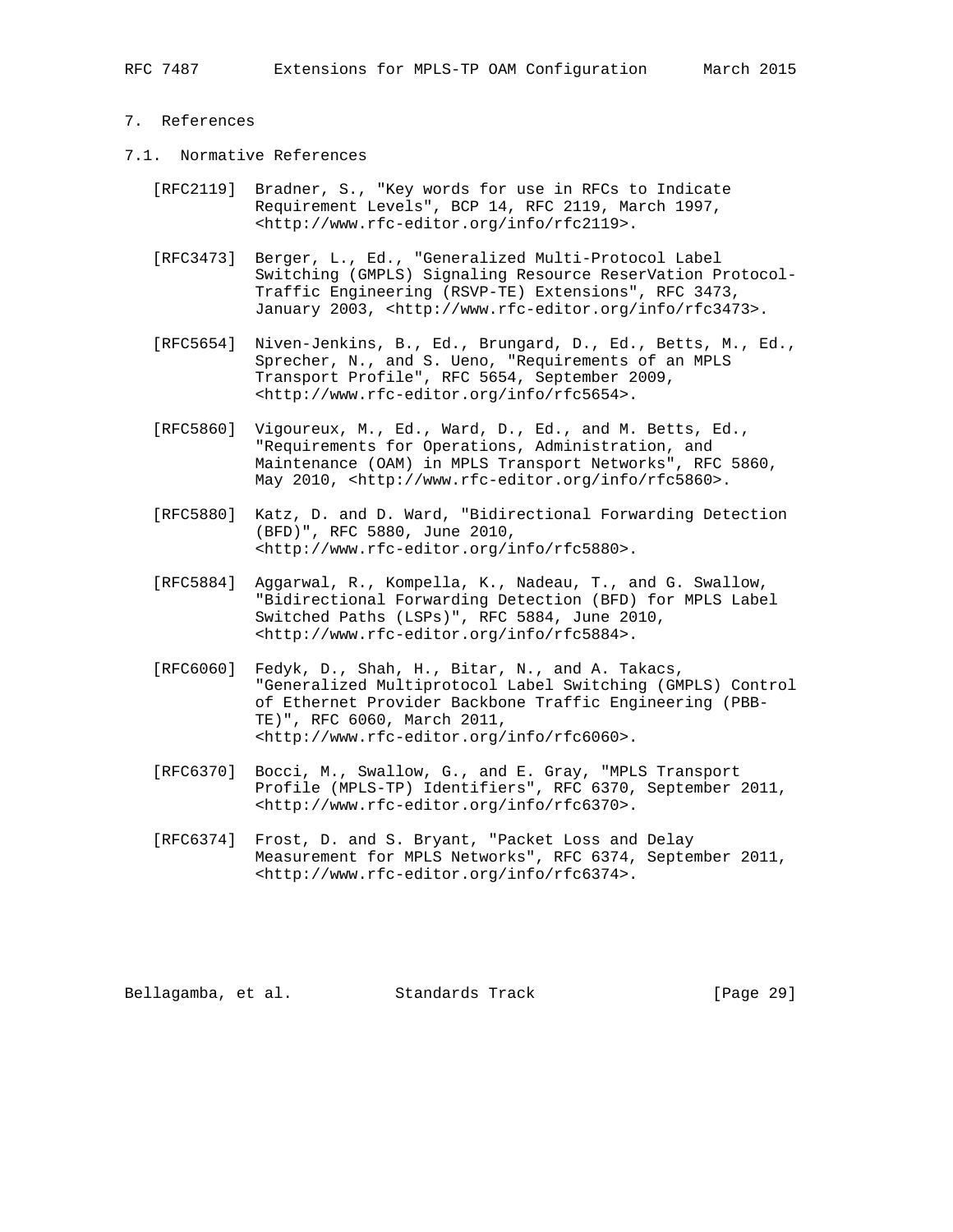- [RFC6427] Swallow, G., Ed., Fulignoli, A., Ed., Vigoureux, M., Ed., Boutros, S., and D. Ward, "MPLS Fault Management Operations, Administration, and Maintenance (OAM)", RFC 6427, November 2011, <http://www.rfc-editor.org/info/rfc6427>.
- [RFC6428] Allan, D., Ed., Swallow Ed., G., and J. Drake Ed., "Proactive Connectivity Verification, Continuity Check, and Remote Defect Indication for the MPLS Transport Profile", RFC 6428, November 2011, <http://www.rfc-editor.org/info/rfc6428>.
- [RFC7260] Takacs, A., Fedyk, D., and J. He, "GMPLS RSVP-TE Extensions for Operations, Administration, and Maintenance (OAM) Configuration", RFC 7260, June 2014, <http://www.rfc-editor.org/info/rfc7260>.
- 7.2. Informative References

[LSP-PING-CONF]

- Bellagamba, E., Mirsky, G., Andersson, L., Skoldstrom, P., Ward, D., and J. Drake, "Configuration of Proactive Operations, Administration, and Maintenance (OAM) Functions for MPLS-based Transport Networks using LSP Ping", Work in Progress, draft-ietf-mpls-lsp-ping-mpls-tp oam-conf-09, January 2015.
- [RFC5462] Andersson, L. and R. Asati, "Multiprotocol Label Switching (MPLS) Label Stack Entry: "EXP" Field Renamed to "Traffic Class" Field", RFC 5462, February 2009, <http://www.rfc-editor.org/info/rfc5462>.
- [RFC5920] Fang, L., Ed., "Security Framework for MPLS and GMPLS Networks", RFC 5920, July 2010, <http://www.rfc-editor.org/info/rfc5920>.
- [RFC6371] Busi, I., Ed. and D. Allan, Ed., "Operations, Administration, and Maintenance Framework for MPLS-Based Transport Networks", RFC 6371, September 2011, <http://www.rfc-editor.org/info/rfc6371>.
- [RFC6375] Frost, D., Ed. and S. Bryant, Ed., "A Packet Loss and Delay Measurement Profile for MPLS-Based Transport Networks", RFC 6375, September 2011, <http://www.rfc-editor.org/info/rfc6375>.

Bellagamba, et al. Standards Track [Page 30]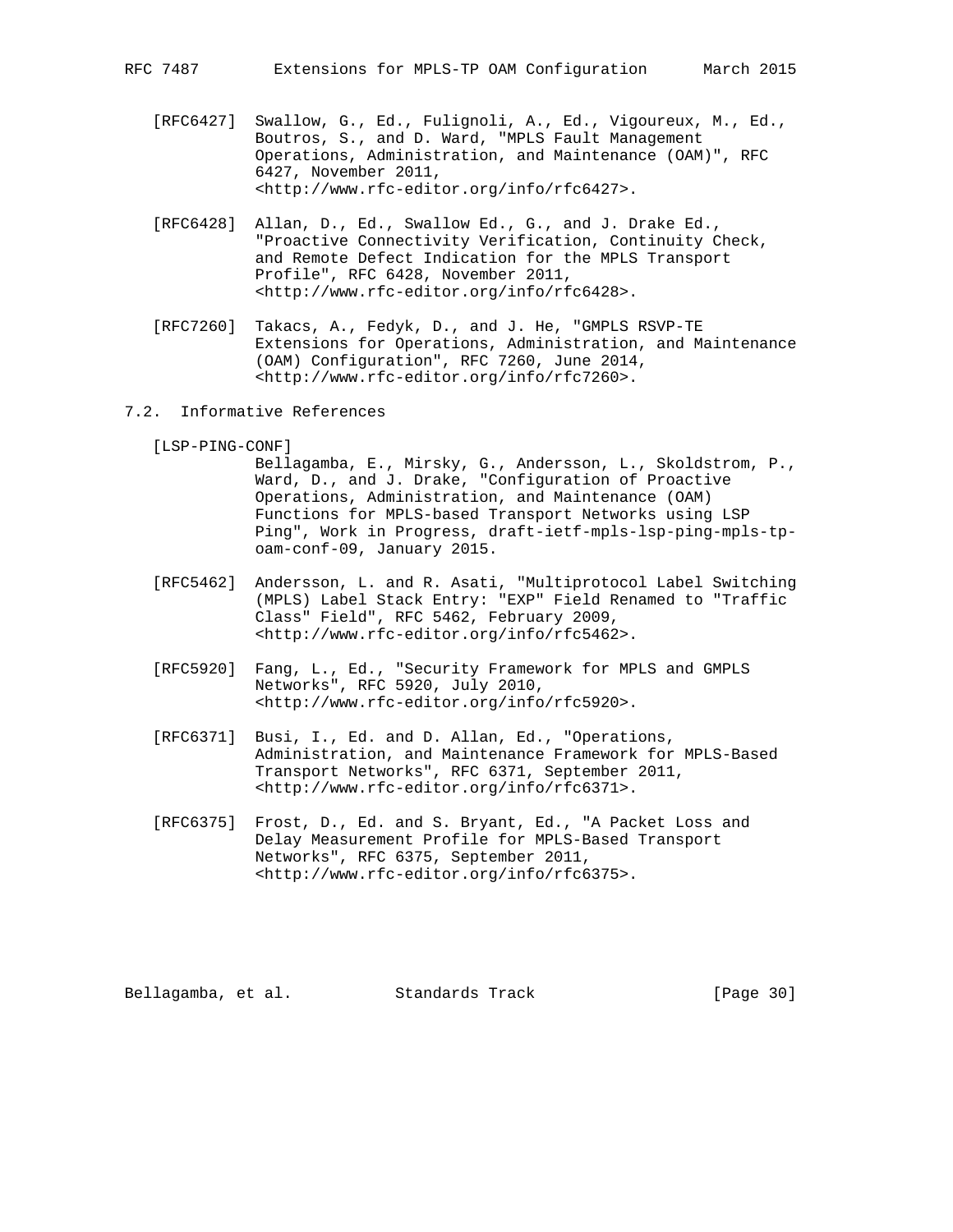# Acknowledgements

 The authors would like to thank David Allan, Lou Berger, Annamaria Fulignoli, Eric Gray, Andras Kern, David Jocha, and David Sinicrope for their useful comments.

Contributors

 This document is the result of a large team of authors and contributors. The following is a list of the contributors:

John Drake

Benoit Tremblay

Bellagamba, et al. Standards Track [Page 31]